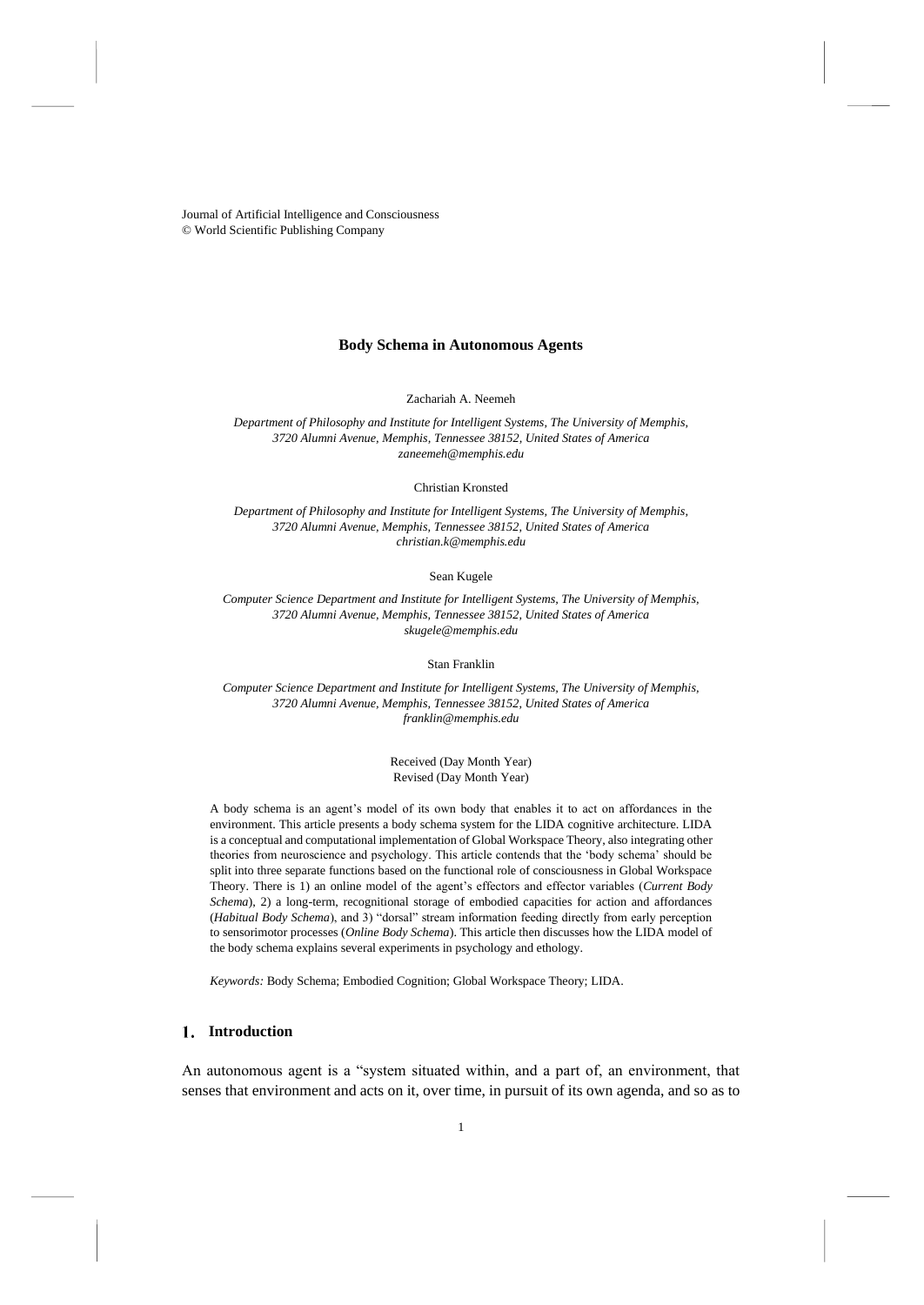affect what it senses in the future" [Franklin & Graesser, 1997, p. 25]. An agent that is situated or embedded in an environment must perceive affordances that are relevant to its own embodied capacities. For example, a cat does not perceive a graspability<sup>a</sup> affordance when it sees a mug with a handle, while a human can. An agent must also pursue an agenda that is appropriate to its embodiment. A human cannot pursue a task of flying around the sky and catching prey to eat, while a bat can. Although humans have had the option of using aircraft or gliders to fly since the 20<sup>th</sup> century, this is a highly costly, restrictive, and inefficient means of procuring food. Humans do not have the right kind of embodiment or effectors to make flying a reasonable method of finding nourishment, yet this comes naturally to bats who do have the right bodies for the task.

In order to perceive affordances, and pursue an agenda appropriate to the agent's embodiment, the agent uses a *body schema*, which is a model of its own embodiment [Haggard & Wolpert, 2005]. The model of the body includes its embodied capacities, properties of its body, and the current positions of its body, limbs, and digits (or whatever the agent's effectors may be). It is not the entire body that is modeled. The agent does not need to model its digestive system, or its own nervous system functions. It needs a model of everything relevant to its performance of actions in the world, such as its posture, effectors and size. "The primary function of an autonomous agent is to continually and iteratively answer the question, 'What do I do next?'" [Franklin, 1995, p. 412]. The body schema is a central tool by means of which an agent answers that question. The affordances that the agent perceives, the actions it takes, and the agenda it pursues are all relative to this body schema. This is consistent with the enactive approach, where the agent actively brings forth or enacts its world, based on its autonomy but is structurally coupled to that world, rather than passively representing it [Franklin, 1995; Varela *el al.*, 1991/2016].

The body schema must not be confused with the body image, especially given the deep historical conflation of the two terms [Gallagher, 2005]. Body image can refer to two related ideas. First, body image includes semantic representations of one's attractiveness, strength (e.g., being muscular), weight (e.g., overweight, underweight), race, and similar socially-relevant judgments about one's own body. It is in this sense that the term is typically used in social psychology. Disorders of this body image include anorexia, bulimia, and body dysmorphic disorder, and muscle dysmorphia. This sense of body image has been primarily studied in humans. Second, body image can refer to the conscious perception of the body. Body schema, on the other hand, is largely kinesthetic or proprioceptive. Its disorders include deafferentation, phantom limb syndrome, and alien hand syndrome.

While the literature on body schema tends to speak about it as a unified construct, we believe the body schema serves three quite different functions (see Fig. 1). The *Current Body Schema* is a model of the agent's effectors and effector variables, such as current effector positions. For example, for a human agent, the Current Body Schema would model

<sup>a</sup> Affordances have traditionally been marked off linguistically by the postposition *-ability*: e.g., grasp-ability, turn-ability, or bite-ability [Gibson, 1979/2015].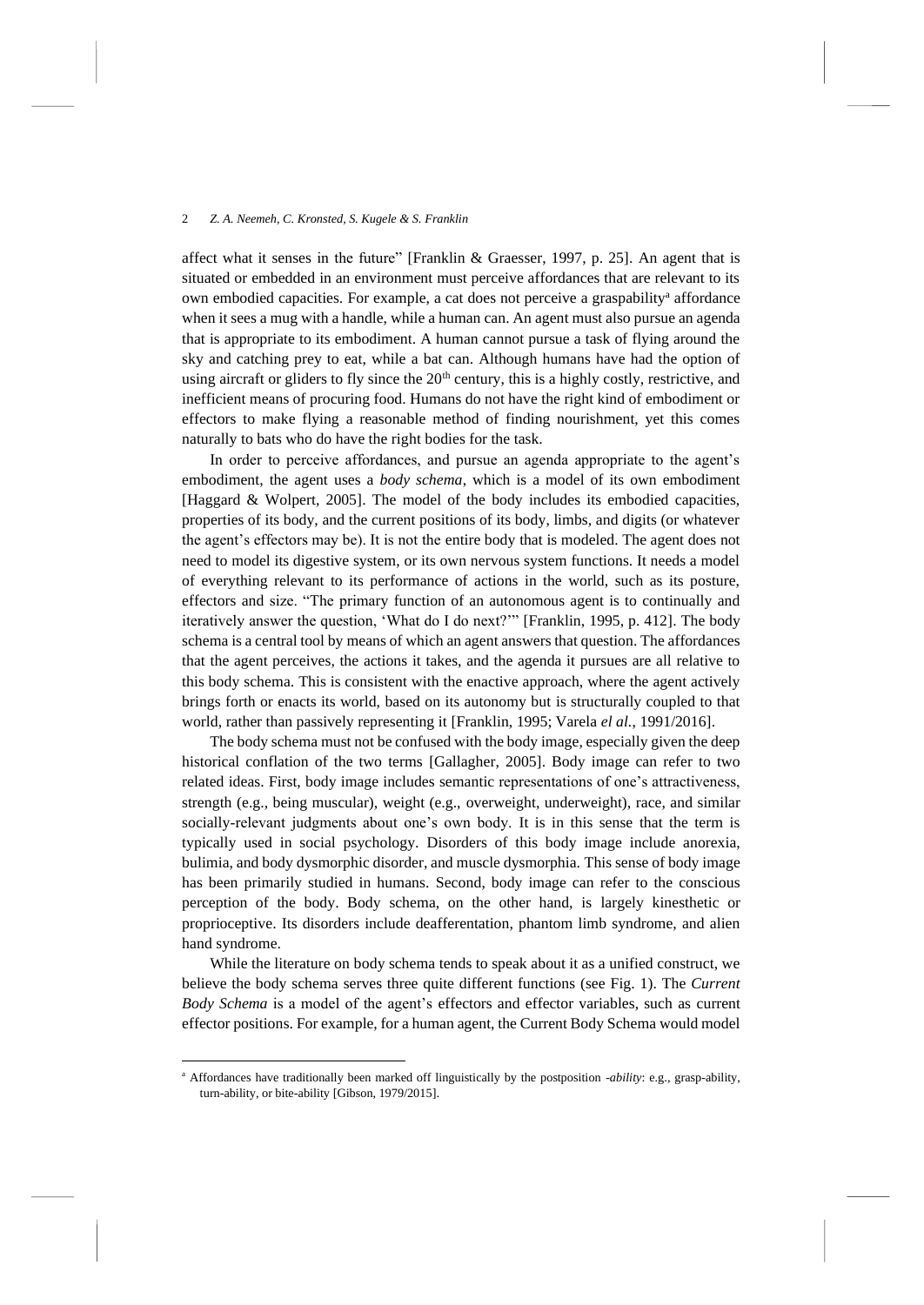bodily posture, orientation, limb, and digit positions, as well as those of effectors used in language production such as the tongue and lips. This model is continually updated and, although it is typically not conscious, if the agent attends to it, parts of it can be brought to consciousness. The *Habitual Body Schema*, on the other hand, is a unified collection of the agent's innate and learned bodily capacities for action and affordances. For example, a human agent may know it has the ability to ski or turn a door handle, and it may know several properties of its body such as how heavy it is (e.g., "Can I jump across these two rocks?") or how tall it is (e.g., "Can I fit through this doorway?"). This collection of embodied capacities for action is a form of stored long-term memory that can be cued and regularly updated. Finally, the *Online Body Schema* is realized as "dorsal" stream information in early perceptual processes, which is never-conscious [Franklin & Baars, 2010], and directly modulates sensorimotor processes.<sup>b</sup> Body image refers to other semantic and visual aspects of the body, and is not part of the body schema.



Fig. 1. The three functions of the body schema, and the body image. The literature on the body schema does not typically distinguish between these different functions of the body schema. This fine-grained analysis allows us to account for a broader range of cognitive phenomena.

Our primary contribution in this paper is to outline a conceptual implementation of the body schema in LIDA, an embodied and situated cognitive architecture. Additionally, we distinguish between three separate functions for what the literature identifies as '*the* body schema.' This distinction is based on the functional role of consciousness in Global Workspace Theory, and we believe our distinction ought generally to hold beyond the specific modeling concerns of LIDA. We also discuss how the LIDA model of the body schema helps to explain several experiments in psychology and ethology.

In contrast to cognitive models that seek to explain specific aspects of cognition, such as working memory [Baddeley, 2007], LIDA is a comprehensive, systems-level, cognitive

<sup>&</sup>lt;sup>b</sup> In humans, this processing pathway is not literally dorsal, but it is analogous to the dorsal visual stream (see Sec. [1.1\)](#page-3-0). LIDA's dorsal stream is a sensory pathway from Sensory Memory to the Sensory Motor System (see Fig. 3).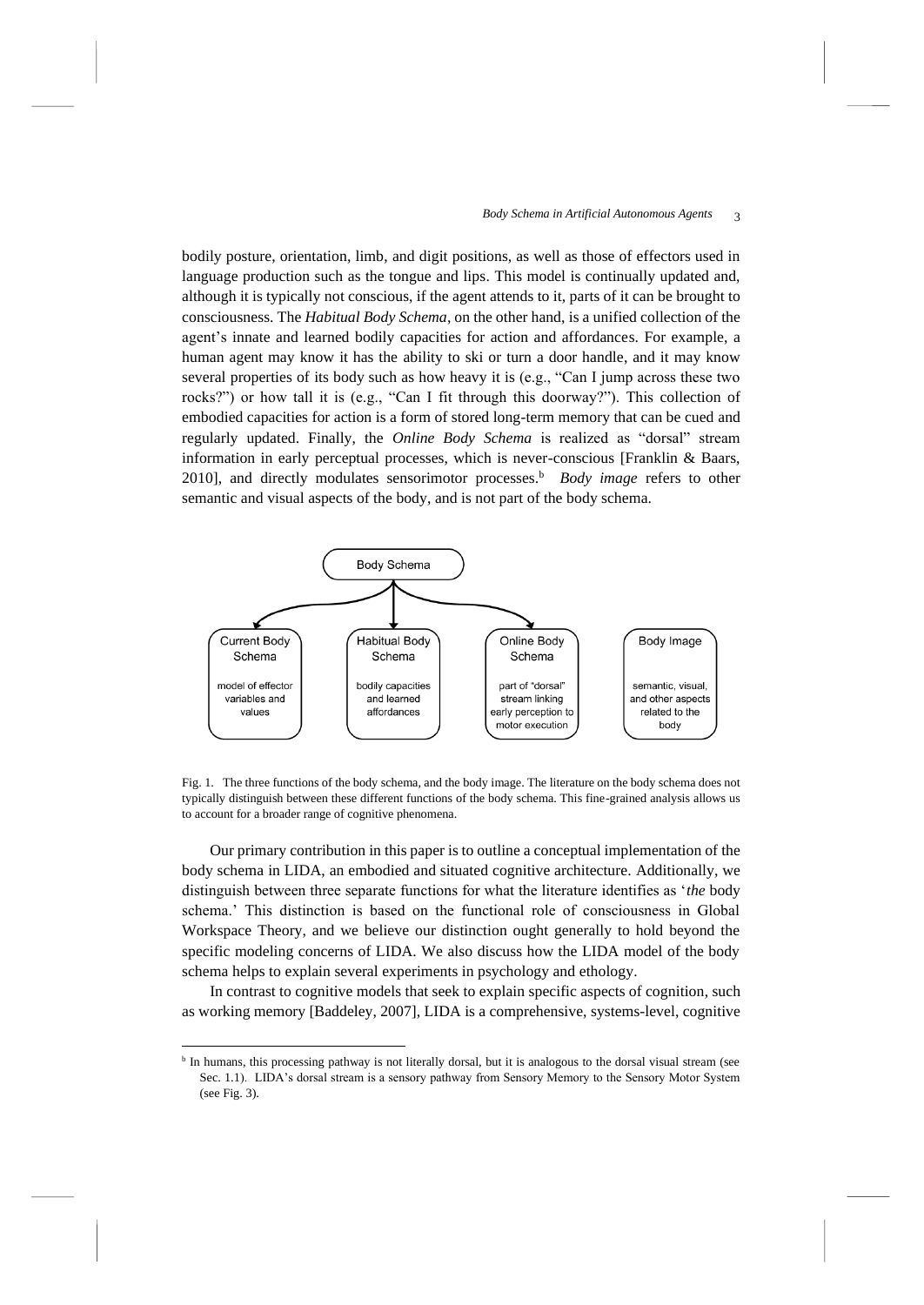model and agent architecture that strives to be a "unified theory of cognition" [Newell, 1990]. While a disadvantage of doing so is that it makes the model highly complex, it has the advantage of integrating a broad range of cognitive phenomena, while also specifying how they function interdependently. LIDA implements and fleshes out significant portions of the Global Workspace Theory of consciousness [Baars, 1988, 2019], as well as several other psychological and neuroscientific theories including the perception-action cycle [Cutsuridis *el al.*, 2011; Dijkstra *el al.*, 1994; Freeman, 2002; Neisser, 1976], perceptual symbol systems [Barsalou, 1999], appraisal theory [Scherer, 2001], long-term working memory [Ericsson & Kintsch, 1995], among others. It is also broadly consistent with embodied cognition [Gallagher, 2005; Varela *el al.*, 1991/2016], nonlinear, self-organizing neural dynamics [Freeman, 2000; Kelso, 1995; Kozma & Freeman, 2016], and Dynamic Field Theory [Erlhagen & Schöner, 2002; Schöner, 2008; see Franklin *el al.*, 2013, 2014, 2016].

We continue the introduction with a brief overview of the concept of *body schema*, including the neuropsychological evidence (Sec. 1.1). Next, we briefly describe the LIDA cognitive architecture and its *cognitive cycle* (Sec. [2\)](#page-7-0), followed by our conceptual implementation of the body schema in LIDA (Sec. [3\)](#page-11-0). We discuss the relation of the body image to the body schema (Sec. [3.3\)](#page-20-0). We examine the plasticity of the Current Body Schema and its relation to the phenomenon of phantom limbs (Sec. [4\)](#page-21-0). Finally, we describe several experiments related to the body schema, and show how LIDA helps to explain their results (Sec. [5\)](#page-25-0).

## <span id="page-3-0"></span>*The History and Neuropsychological Underpinnings of the Body Schema*

The concept of body schema is often traced to Head and Holmes' [1911] early work on brain lesions, although it was prefigured in the work of Bonnier [1900]. Bonnier argued that a stable sense of posture (*sens d'attitudes*) persisted despite the rapid changes in somatosensory information. Munk [1890] earlier posited the existence of "images" of posture and movement recorded in the brain, allowing for the smooth, syncopated coordination and movement of the body. Head and Holmes reject the notion that visual images of the body (which is today one of the meanings of the term *body image*) serve to guide sensorimotor action. Referring to a patient who appears to be deafferented, they remark that when this person closes their eyes, they lose all sense of where their arm may be if you change its position. The sense that is lost in this patient is proprioception or kinesthesia. But proprioception is simply a sense modality. Just as the visual modality helps to build up a model of the world, they thought the proprioceptive information helped to build a model of the body.

"By means of perpetual alterations in position we are always building up a postural model of ourselves which constantly changes. Every new posture or movement is recorded on this plastic schema, and the activity of the cortex brings every fresh group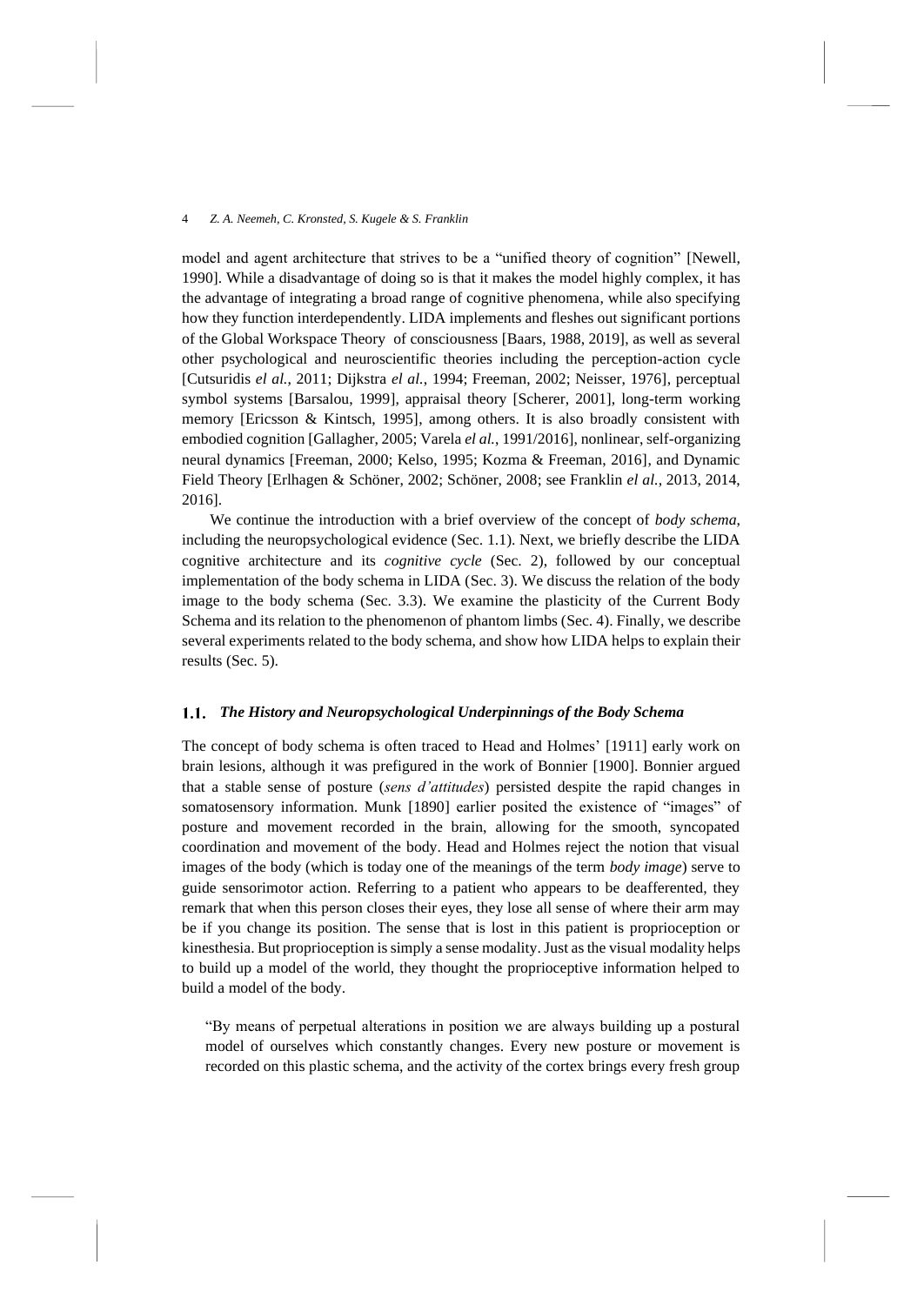of sensations evoked by altered posture into relation with it" [Head & Holmes, 1911, p. 187].

While today we may associate the term "posture" with the way one carries their spine, Head and Holmes were referring to the position and movement of the body and its limbs. The subsequent literature uses the term *body schema*. Head and Holmes emphasize that it is only in virtue of this model that the agent is able move, act, and manipulate objects. Mere proprioceptive feedback is not in itself enough, in the same way that visual information from the retinas is not by itself enough to produce a visual scene. The agent needs a knowledge of its embodied capacities and a model of its body and limb positions. This kind of knowledge is what philosophers call *know-how* [Ryle, 1949/2009]. It is not propositional, but is instead practical, embodied, and intuitive. For example, knowing that I can fit through a doorway is a type of know-how, while knowing that I am 172 cm tall is not. In Head and Holmes' view, the body schema is nonconscious, in contrast to the body image which is conscious.

Merleau-Ponty [1945/2012] first emphasized the aspect of habit or know-how in the body schema. "[T]he subject does not weld together individual movements and individual stimuli but acquires the power to respond with a certain type of solution to situations of a certain general form" [p. 164]. These habits, as well as a sense of bodily size, undergirds for example the way we are able to move through a doorway "without checking the width of the doorway against that of my body" [p. 165]. Merleau-Ponty also emphasizes that the body schema is marked by egocentrically-coded peripersonal space. Following a suggestion from Head and Holmes, Merleau-Ponty proposes that phantom limb syndrome is underlain by the undue persistence of the body schema. A phantom limb arises when a limb is amputated but the body schema erroneously continues to model that limb despite the objective absence of proprioceptive feedback.

Gallagher argues that the body schema is a "system of sensory-motor capacities that function without awareness or the necessity of perceptual monitoring" [2005, p. 24]. Although it is largely nonconscious, it can be brought to consciousness. For example, we may not be aware of the movement of our legs while walking. When not in motion, we may have no awareness at all of our body and limb positions [Jeannerod, 2010]. We can, however, shift our attention to them and gain awareness of their movement and positions.

The neuropsychological underpinnings of the body schema include separate action and perception streams in somatosensory perception [de Vignemont, 2010; Hoffmann *el al.*, 2010; Paillard, 1999]. The action stream is martialed in service of movement, which is ultimately the purpose of the body schema. The perception stream is used for identifying areas of the body. Vision is well-known to have two visual pathways: 1) the dorsal stream, or "how" pathway, a nonconscious stream processing action-guided perception, and 2) the ventral stream, or "what" pathway, a largely conscious stream for object categorization and scene perception [Goodale & Milner, 1992; Ungerleider & Mishkin, 1982]. Other sensory modalities have an analogous organization, including hearing [Kaas & Hackett, 1999] and somatosensory perception, including touch and proprioception. The equivalent of the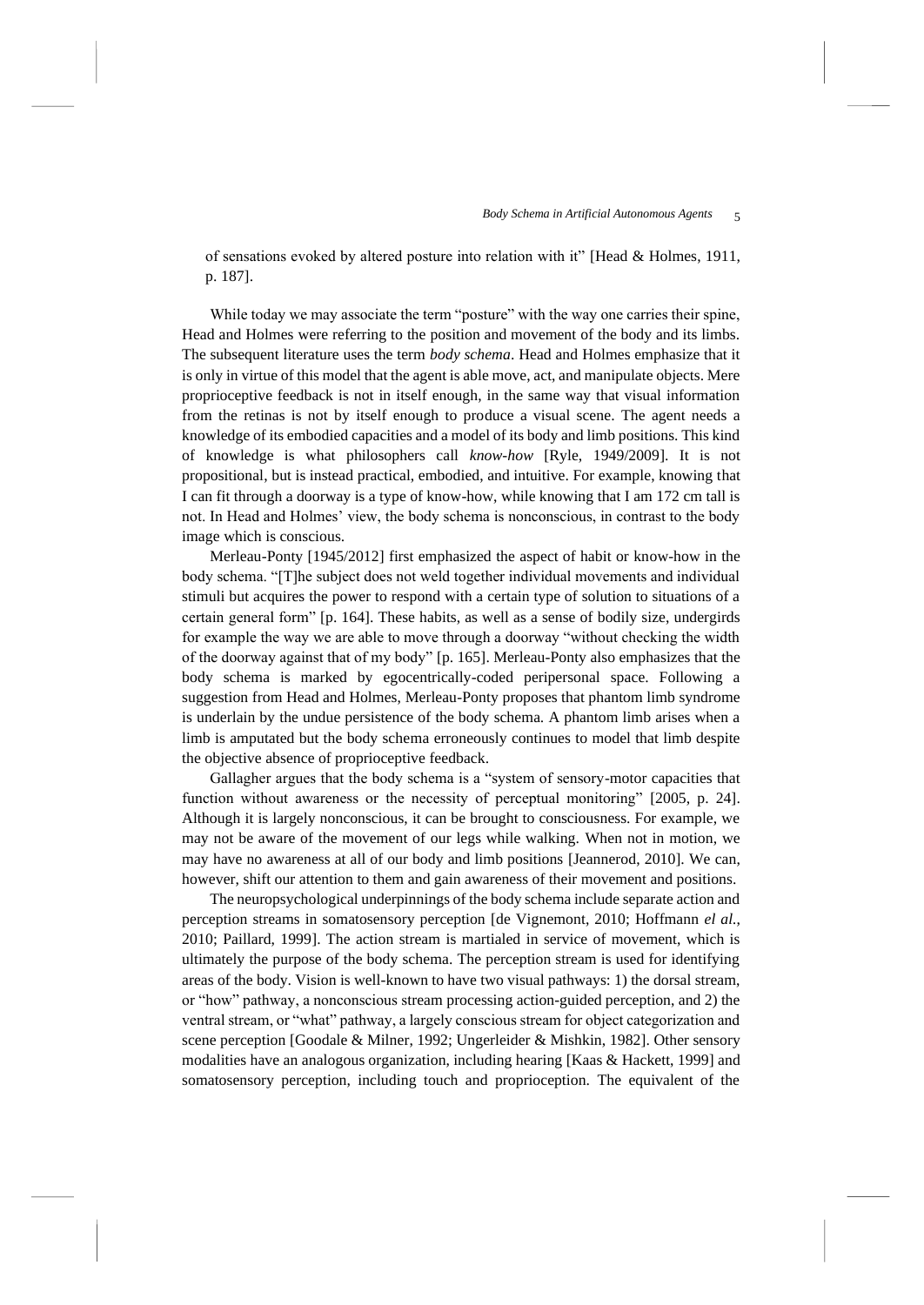ventral visual stream, a pathway from the anterior parietal cortex (APC) to the secondary somatosensory cortex (SII) to the posterior insula, underlies object recognition through touch, and processing of the tactile aspects of body image. Body image is also underlain by the ventral visual stream itself. The equivalent of the dorsal visual stream, a pathway from the thalamus to the posterior parietal cortex, underlies the body schema [Dijkerman & De Haan, 2007]. Although the sensory mechanisms underlying the body schema are known, it is not fully understood how the brain converts the contents of the action stream into a model of the body [Longo *et al.*, 2010].

Bimodal neurons in the premotor cortex, intraparietal cortex, and the putamen code for both a body part's somatosensory receptive field *and* the visual receptive field immediately around that part [Duhamel *el al.*, 1998; Fogassi *el al.*, 1996; Graziano *el al.*, 1994]. These neurons play an important role in the plasticity of the body schema. Head and Holmes say, "a woman's power of localization may extend to the feather in her hat" [1911, p. 188]. Although a rather dated example, what they mean is that such a woman would have an immediate sense of her *extended* bodily height, having no difficulty negotiating doorways. Merleau-Ponty [1945/2012] gives the example of a blind man with a cane. The blind man, Merleau-Ponty claims, does not experience the cane as an intermediary between himself and the world. Rather, he has the sense of a direct perception of the world that is being tapped and touched in front of him, as if the cane were an extension of his body. Maravita and Iriki [2004] find that neural representations of the body extend to incorporate tools in macaques. They recorded bimodal neurons in the intraparietal cortex, where visual and somatosensory modalities are combined. After two weeks of training with a tool for grabbing food, the visual and somatosensory receptive fields of the macaque bimodal neurons expanded to integrate habitual tool use. In Fig. 2 below, distal neurons code for the hand (and later the hand-tool extension), while proximal neurons code for arm reach (and later the arm-tool extended reach).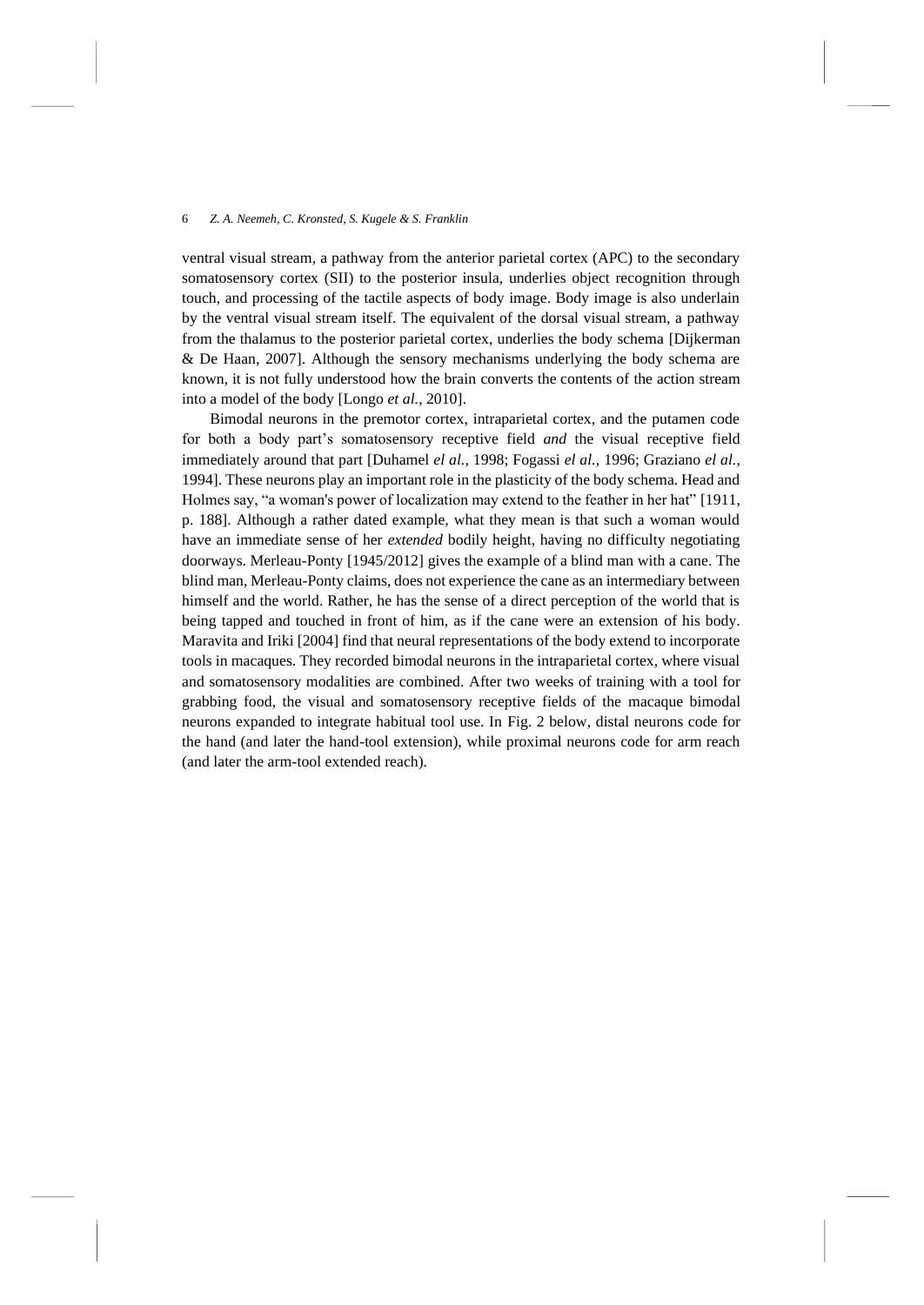

### *Body Schema in Artificial Autonomous Agents*  7

Fig. 2. Evidence of the plasticity of the body schema. Reprinted from Maravita and Iriki [2004, p. 80] with permission.

In humans, the body schema integrates proprioception and the vestibular sense of balance, also integrating visual, tactile, and auditory information, producing a model of the agent's own body [Hoffmann *et al.*, 2010]. Despite a sharp dissociation between body image (as conscious visual percepts of the body) and body schema [Gallagher, 2005], the latter integrates multimodal information to help it update.

LIDA distinguishes between three different functions that subserve what in the broader literature is unified under the label of 'body schema': 1) Current Body Schema, 2) Habitual Body Schema, and 3) Online Body Schema (see Fig. 1). Henceforth, we will use the term 'body schema' to mean the set containing these three components. Our distinction is not merely a modeling decision relevant to the LIDA cognitive architecture. We base this distinction on the functional role of consciousness in Global Workspace Theory.

According to Global Workspace Theory, consciousness in humans and some other animals [Boly *et al.*, 2013] broadcasts contents to distributed networks in the brain. In this way, information that is not otherwise available to regional brain networks is made available to them [Baars, 2019; Dehaene, 2014; Mashour *et al.*, 2020]. Global Workspace Theory proposes the Conscious Learning Hypothesis, viz. that "significant learning takes place via the interaction of consciousness with the various memory systems" [Franklin *et al.*, 2013, p. 10]. Unconscious "learning," such as priming, is not labeled as 'learning' in this context because it is not considered a route to significant learning, but it is still accounted for [Franklin *el al.*, 2013, 2016; Kugele & Franklin, forthcoming]. The broadcast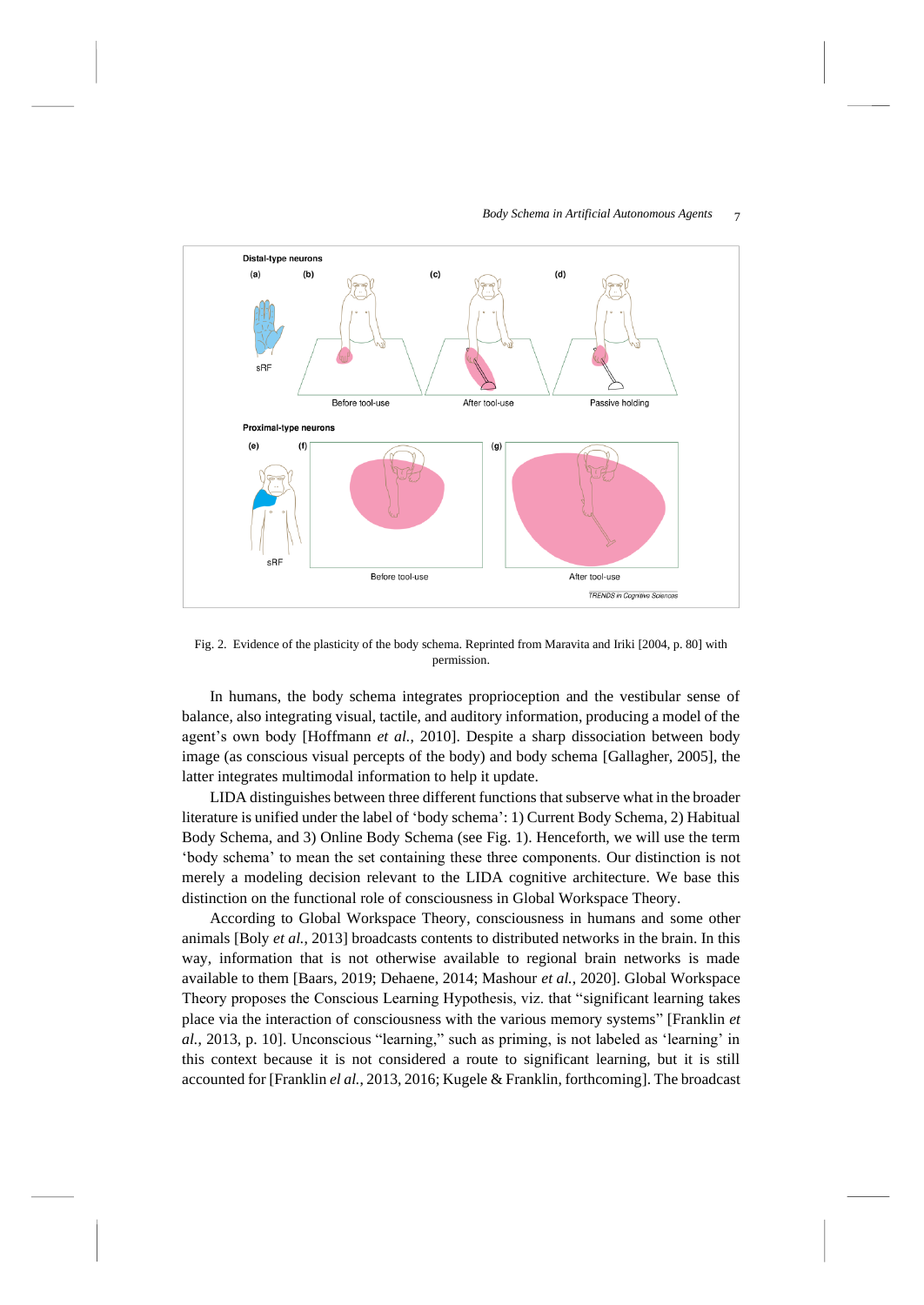is mediated by theta-gamma coupling of neural assemblies across the brain [Baars *el al.*, 2013; Strain *el al.*, in preparation; Varela *el al.*, 2001]. Essentially, local neural assemblies distributed across regional networks are entrained by the mediation of long-fiber pyramidal neurons, causing a nonlinear bifurcation of brain activity into a state of global synchronization, and simultaneously inhibiting other neural assemblies [Kozma & Freeman, 2016]. The Current Body Schema—i.e., the proprioceptive and vestibular model of the body—is *continually* updated, however, meaning that it cannot rely on periodic conscious broadcasts to update. Furthermore, most of its updates are unconscious. If it were updated through conscious broadcasts, that would imply that we would be continually phenomenally conscious of the entirety of our bodily movements, positions, and microadjustments, which is plainly false. The Habitual Body Schema, on the other hand, does not require continuous updating, and can learn in the typical way, through conscious broadcasts (see Sec. [2\)](#page-7-0). For example, when we learn to drive, we learn to recognize new affordances. To learn these new affordances, however, we must first pass through a learning stage involving intense concentration and conscious focus. Finally, "dorsal" stream information is never-conscious, but it allows agents to make fine, online adjustments as an action is being performed [Gallagher, 2005]. In sum, we believe that our distinction of the 'body schema' into three separate functions ought to hold beyond the specific case of LIDA, as it is based upon the general functional role of consciousness in Global Workspace Theory.

### <span id="page-7-0"></span> $2.$ **The LIDA Cognitive Architecture**

LIDA, or Learning Intelligent Decision Agent, is an embodied, situated, and functionally conscious cognitive architecture. It is based on IDA, a software agent developed for the US Navy [Franklin *et al.*, 1998]. LIDA is a conceptual and partly computational, implementation and fleshing out of Global Workspace Theory [Baars, 1988, 2019]. LIDA models minds, both biological and artificial, which are defined as "control structures for autonomous agents" [Franklin, 1995, p. 412]. LIDA agents are autonomous agents with control structures based on the LIDA architecture and its conceptual commitments. LIDA agents have been created for both scientific (e.g., attempting to replicate a psychological experiment) [Madl & Franklin, 2012; McCall, 2014] and engineering (e.g., controlling a robot) [Dong & Franklin, 2015] pursuits. Depending on the task domain and needs, a LIDA agent may not implement all elements of the LIDA modules. LIDA can be used to model both humans and non-humans and, in this paper, we will often refer to implementations of former as "human agents." In this section, we provide a brief overview of the LIDA model, focusing on the emergence of cognitive cycles, the role of consciousness, and the modules<sup>c</sup> most relevant to the body schema. For a fuller overview, see Franklin *el al.* [2016].

In LIDA, cognition arises from *cognitive cycles*, which are akin to the actionperception cycles referred to by many psychologists and neuroscientists [Cutsuridis *el al.*,

<sup>&</sup>lt;sup>c</sup> The modular structure of LIDA does not necessarily imply a modular view of the brain.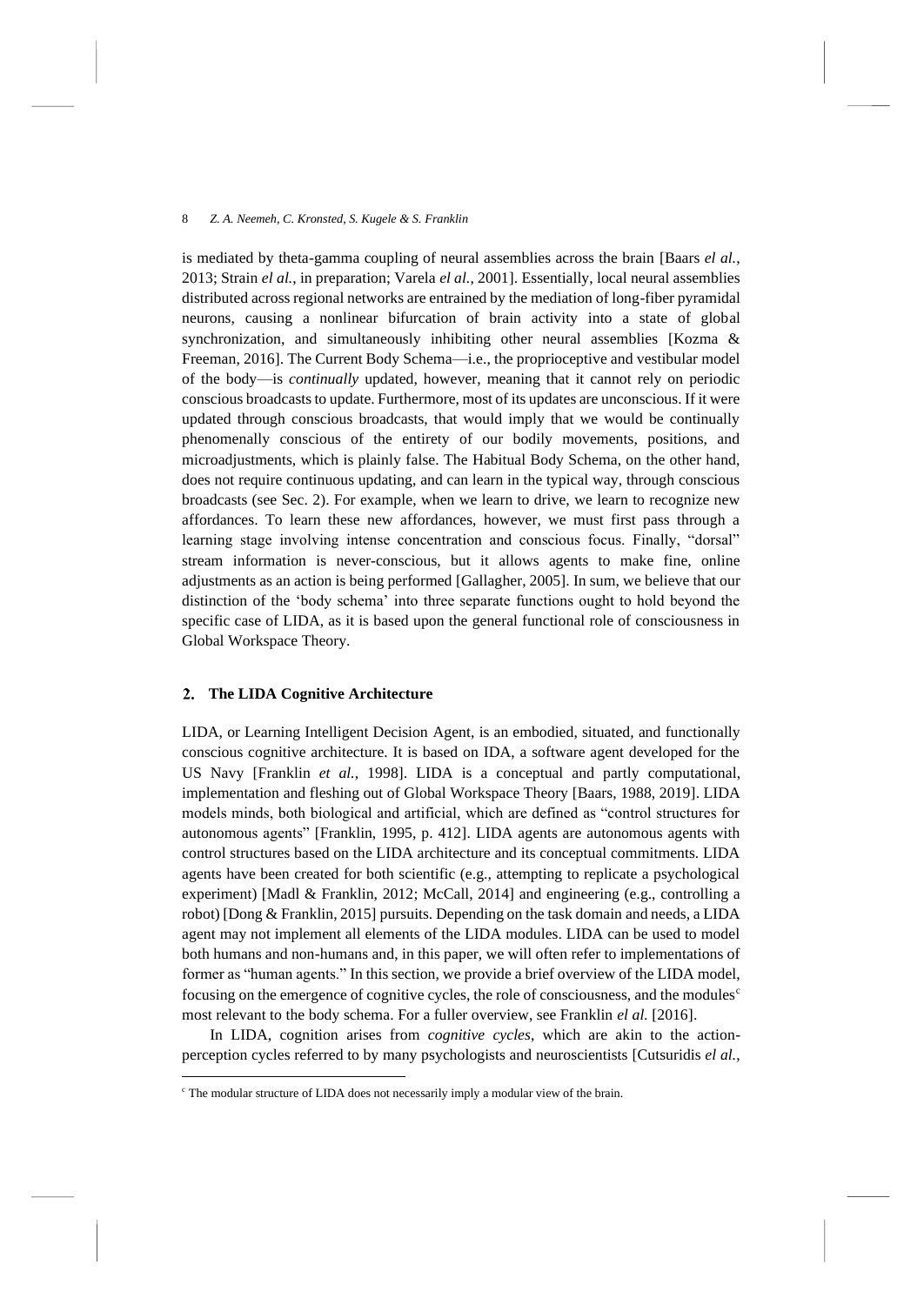2011; Dijkstra *el al.*, 1994; Freeman, 2002; Neisser, 1976]. In this context, 'cognition' refers broadly not only to higher-order cognition, but also to basic perceptual and motor processes. Cognitive cycles emerge as LIDA's cognitive modules receive, process, and send information, where each cycle conceptually begins with perception and ends with the execution of an action. Most of LIDA's modules operate asynchronously, that is, they do not explicitly synchronize their operations with other modules; therefore, cognitive cycles typically overlap. They are divided into three phases: 1) the perception and understanding phase, 2) the attention phase, and 3) the action and learning phase. A single cognitive cycle in a human typically takes place in on the order of 260–390 ms, with conscious broadcast happening around 200–280 ms after the onset of the stimulus [Madl *et al.*, 2011]. The timing involved is consistent with neuroscientific evidence of theta-gamma coupling of neuronal populations from sensory to corticothalamic regions [Doesburg *el al.*, 2009; Varela *el al.*, 2001].



Fig. 3. Schematic of the LIDA cognitive architecture.

# *The Perception and Understanding Phase*

A single cognitive cycle begins with the perception and understanding phase, which starts along with stimulus onset. For a LIDA agent modeling humans, this typically takes 80– 100 ms to initiate. A sensory stimulus is first processed in Sensory Memory, which is a rapidly decaying memory, but with high storage capacity. It has only the most basic of feature detectors. Both neural networks [He *el al.*, 2015; Kugele & Franklin, 2020; Madl *el al.*, 2014] and cortical learning algorithms [Agrawal & Franklin, 2014; Hawkins *et al.*,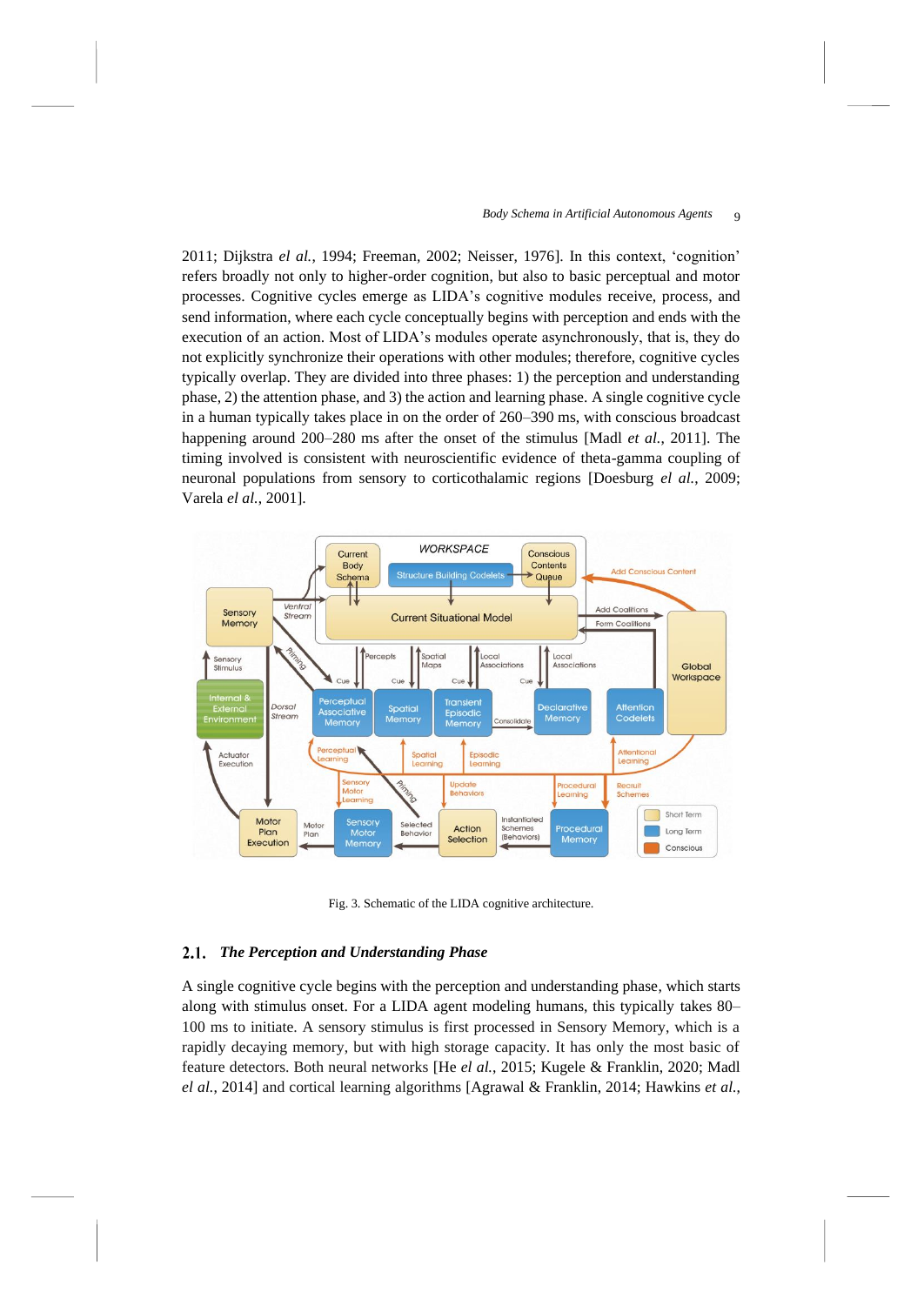2010] have been explored as implementations of Sensory Memory. Ventral stream visual information from Sensory Memory is sent to the preconscious Workspace, as well as to Perceptual Associative Memory. The preconscious Workspace is a form of short-term memory; it is not conscious *per se* but some of its contents can be brought to consciousness [Franklin & Baars, 2010]. Structure building codelets monitor the preconscious Workspace for items that are relevant to their concerns, and they assemble structures. In the Current Situational Model (CSM), a submodule of the preconscious Workspace, structure building codelets assemble structures that model the environment and certain aspects of the agent's current situation, such as options and emotions. It is a form of short-term memory, and the model of the agent's situation often changes as its environment changes.

Structure-building codelets build structures using input originating from Sensory Memory, memories cued from long-term memory modules (Perceptual Associative Memory [PAM], Spatial Memory, Transient Episodic Memory [TEM], and Declarative Memory), and representations constructed by other structure-building codelets. PAM, based on the CopyCat architecture [Hofstadter & Mitchell, 1994], receives ventral stream<sup>d</sup> information from Sensory Memory as percepts are activated, instantiated, and sent to the CSM. PAM's primary task is recognition. One of its primary data structures is the event, typically comprised of agent, action, and object thematic links, and sometimes others. Spatial Memory stores allocentric spatial maps (egocentric spatiality is modeled within the CSM). TEM stores autobiographical memories that decay away within the span of a few hours or a day [Conway, 2001; Franklin *et al.*, 2005]. Declarative Memory stores autobiographical memories that have been consolidated from TEM (for example, during REM sleep), as well as semantic memories that are autobiographical memories that have lost their place and time contexts.

# *The Attention Phase*

The next phase of the cognitive cycle is the *attention phase*, wherein attention codelets form coalitions, and compete for a conscious broadcast, which in humans typically begins around 200–280 ms after stimulus onset. Like structure building codelets, attention codelets monitor the CSM for their specific concerns, such as loud, bright, dangerous, relevant, urgent, and important objects [Faghihi *et al.*, 2012]. Attention codelets contribute to consciousness' function as a saliency filter, and allow only the most salient structures to compete for the global broadcast. The structures built by structure building codelets can be further included in coalitions by attention codelets. Coalitions contain one or more structures that are advocated for by one or more attention codelets, which are assigned an overall activation based on the activation of the attention codelet, the activation of its component structures, the degree to which the structure matches the codelet's concern, as

<sup>&</sup>lt;sup>d</sup> In LIDA, the ventral stream of information is defined as multimodal information used for representation. The dorsal stream is defined as multimodal information used for online adjustment of the Sensory Motor System. They loosely correspond to the ventral and dorsal visual streams of the human brain, but they are not limited to one modality and they are not necessarily neural pathways (e.g., they can be properties of artificial agents).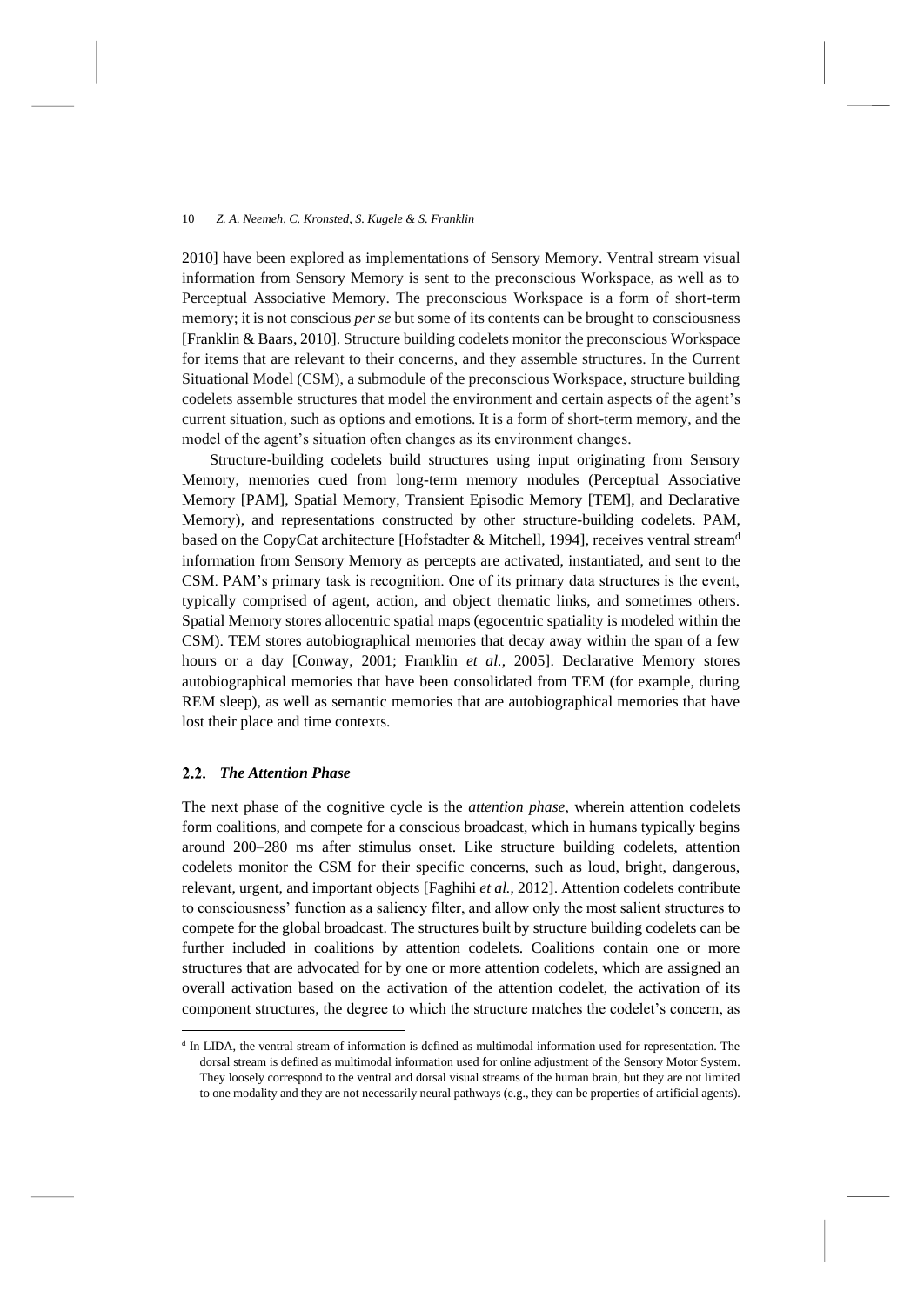well as the modulatory effects of a refractory period [Madl & Franklin, 2012]. Coalitions are sent to the Global Workspace, where they compete for the conscious broadcast [Baars, 2019; Baars *et al.*, 2013]. While most modules are asynchronous, the competition for the global broadcast within the Global Workspace is synchronous, and it is initiated by one of several triggers [Kaur, 2011]. For example, when a coalition over a certain activation threshold arrives, a global broadcast is triggered.

Content in the global broadcast is considered "functionally consciousness" content; that is, it's made globally available to all LIDA's modules and processes, though each module and process is free to ignore that content based on its own concerns. This corresponds to the human evidence of a phase shift in neural dynamics during conscious cognition [Kozma and Freeman, 2016], wherein distributed neural assemblies across the brain temporarily synchronize through theta-gamma coupling [Baars *el al.*, 2013; Strain *el al.*, in preparation]. Overall, the agent's model of the world and of its body, as well as the plans, memories, and imaginings surrounding those models, remain overwhelmingly unconscious (i.e., in the preconscious Workspace). The agent is only conscious of a very small portion of that material in the form of the contents of the winning coalition at any given point in time.

# <span id="page-10-0"></span>*The Action and Learning Phase*

The final phase of the cognitive cycle is the *action and learning phase*, wherein the conscious broadcast leads to a process of action selection, as well as profligate learning in a majority of the modules. In humans, this begins 60–110 ms from the initiation of conscious broadcast [Madl *et al.*, 2011]. The choice of an action begins as conscious content is used to recruit schemes in Procedural Memory. Schemes are Procedural Memory's primary data structure, and they consist of a context, an action, and a result. Upon receipt of a conscious broadcast, schemes can be instantiated using the conscious content to fill out the details of the context, action, and result. Instantiated schemes, called behaviors, are then sent to Action Selection. Action Selection then chooses a behavior. Under some circumstances, the selection of a behavior may require *deliberation*, such as when two possible behaviors have equal weighting; this pushes behavior selection to further cognitive cycles (multi-cyclic deliberation is achieved through ideomotor theory [Franklin, 2000; James, 1890/1983]). Once a behavior is selected, it is sent to Sensory Motor Memory, which generates a motor plan to realize the action of the behavior. The motor plan is then sent to Motor Plan Execution. Profligate learning also occurs as a result of the conscious broadcast: attentional, procedural, episodic, spatial, perceptual, behavioral, sensory motor, and other types of learning [Franklin *el al.*, 2013, 2016; Kugele & Franklin, forthcoming]. This accords with the conscious learning hypothesis of Global Workspace Theory, which states that significant learning (excluding priming) occurs only during conscious broadcasts [Baars, 1988, 2019]. Information from the Current Body Schema, when broadcast, can be used by Procedural Memory, Action Selection, Sensory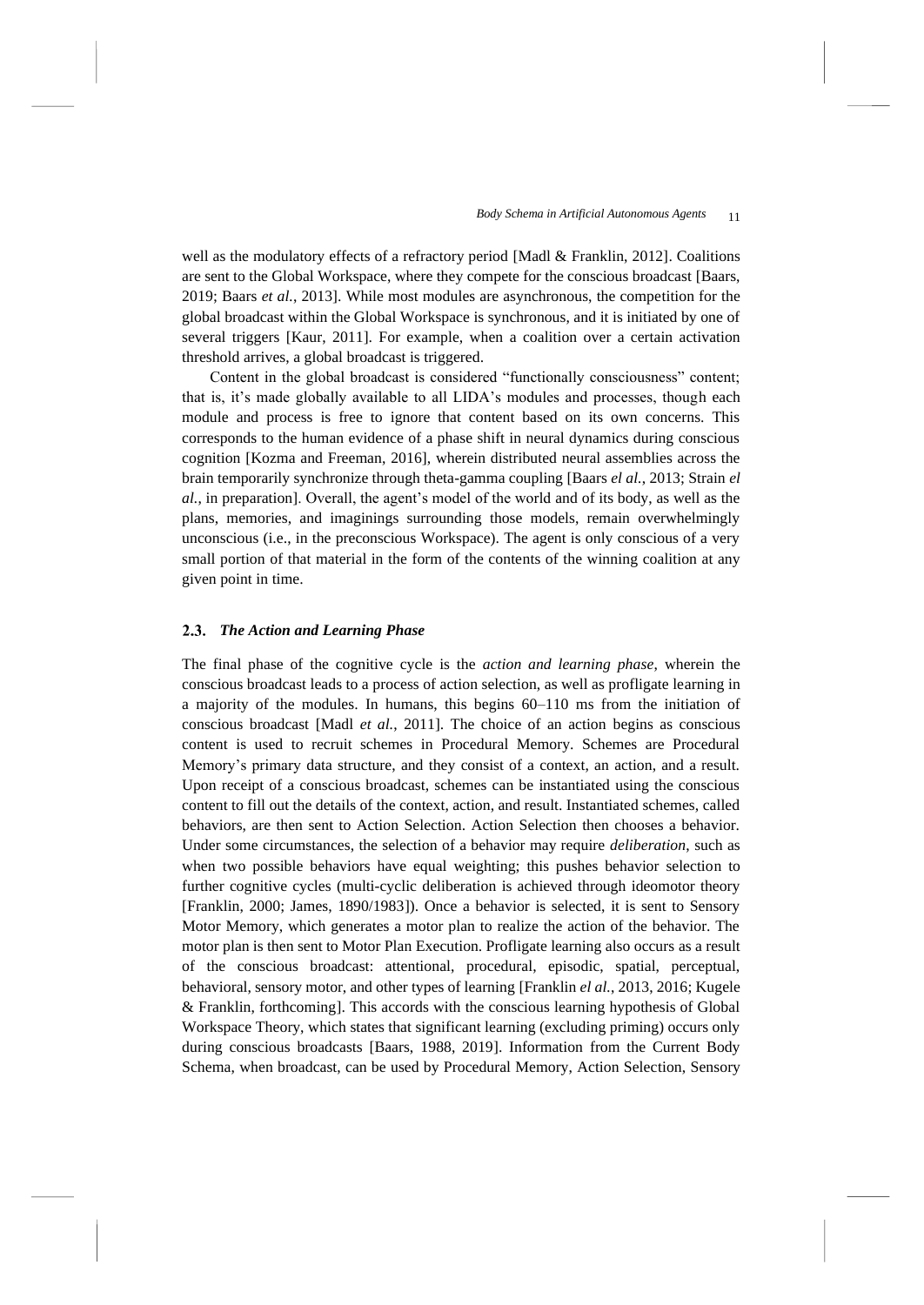Motor Memory, and Motor Plan Execution—potentially, by any of LIDA's modules and processes. In this way, the body schema supports action and movement.

# <span id="page-11-0"></span>**The Body Schema in LIDA**

LIDA makes a distinction between three functions subserving what in the broader literature are labeled "body schema" (see Fig. 1 and Fig. 4).

- (1) The *Current Body Schema*. It is a continually-updated model of postural and effector positions, effected in terms of effector variables and their values. In humans, it is primarily built out of proprioceptive and vestibular feedback, but visual feedback can influence its states. It is typically preconscious but parts of it can be brought to consciousness. The module is a system composed of a long-term memory component holding effector variables, and a short-term memory component holding rapidlyupdated values for those variables.
- (2) The *Habitual Body Schema*. It is a unified collection of bodily and effector capacities for action, learned affordances, accustomed weight, and accustomed size. It is a form of long-term memory. It is preconscious and stored largely in PAM, from whence it can be cued into the CSM and from there possibly brought to consciousness.
- (3) The *Online Body Schema*. It consists of "dorsal" stream information sent directly from Sensory Memory to the Sensory Motor System. Since it bypasses conscious broadcast, taking a shortcut straight from early sensory processes to late motor performance, it allows for the rapid sensorimotor adjustments that are critical to smooth motor performance in the world.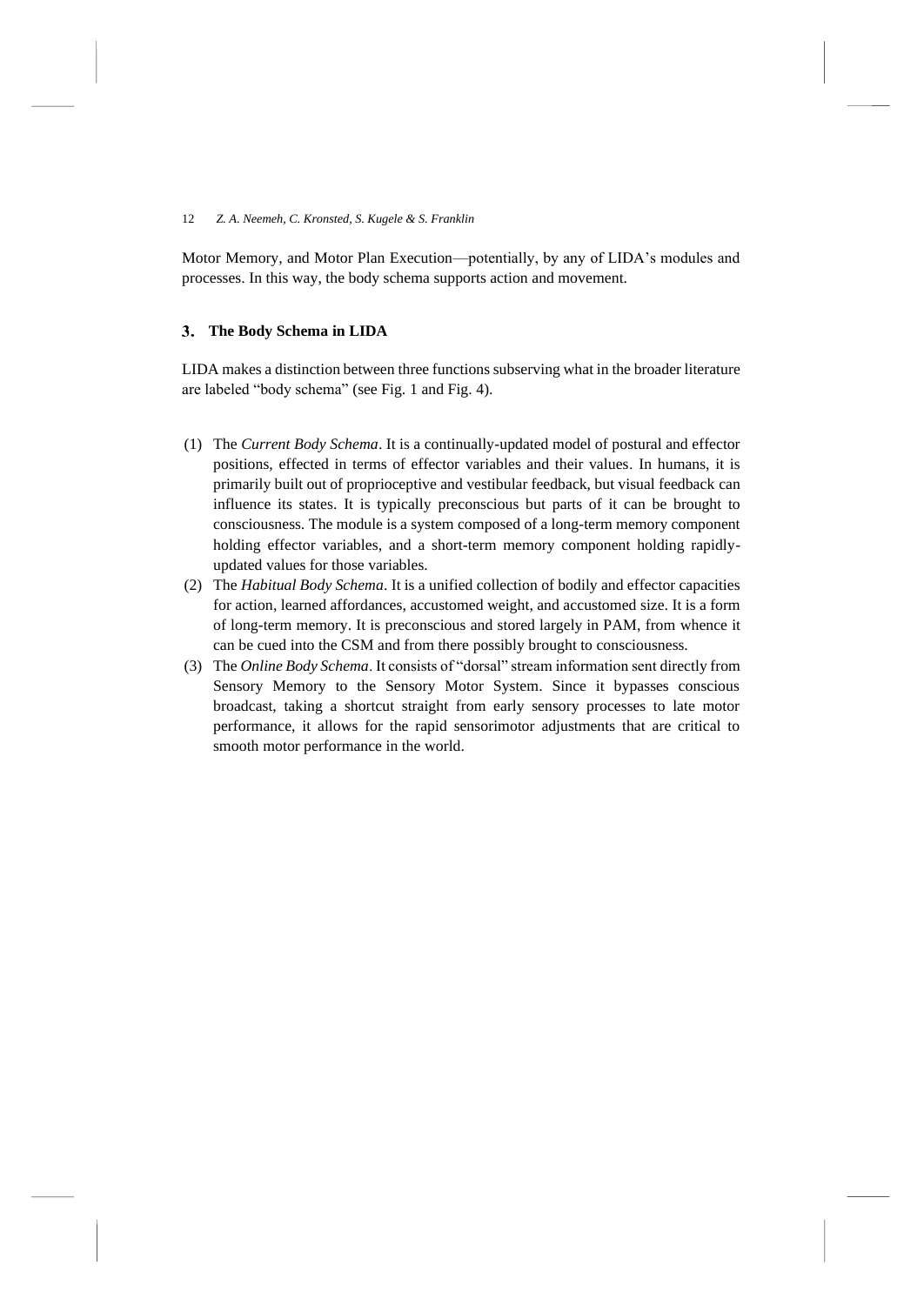#### *Body Schema in Artificial Autonomous Agents*  13



Fig. 4. The place of the three functions of the body schema in LIDA's cognitive cycle.

*Body image*, on the other hand, is an umbrella term capturing the variegated aspects of the body that are represented in linguistic, visual, auditory, and other modalities. Nonhuman LIDA agents may have only a limited body image composed of visual and other sensory information. This is because many nonhuman animals and artificial agents have little capacity for semantic knowledge of their attractiveness and other bodily attributes that are social in nature. LIDA agents *without* a body, such as IDA [Franklin *el al.*, 1998], may need neither a body image nor a body schema. In humans, the body image is composed of ventral stream visual information, the somatosensory "ventral" stream from the anterior parietal cortex (APC) to the secondary somatosensory cortex (SII) to the posterior insula (see Sec. 1.1), semantic knowledge of the body, and socially-relevant representations of the body. For humans, the semantic elements of the body image are part of the self-concept in Declarative Memory [Ramamurthy *el al.*, 2012]. The body image can influence and modulate the body schema (see Sec. [3.3](#page-20-0) below), but they remain distinct systems, and human studies have shown that they are underlain by different neurological streams [Dijkerman & De Haan, 2007; Gallagher, 2005; Paillard, 1999].

The philosophical, psychological, and neuroscientific literature on the body schema does not make a distinction between the short-term and long-term memory aspects of the body schema, nor does it make a place for the functional role of consciousness. LIDA, however, implements functional consciousness (based on Global Workspace Theory), and a model that integrates consciousness will need to distinguish several separate aspects of the body schema. The body schema in humans contains not only an online model of posture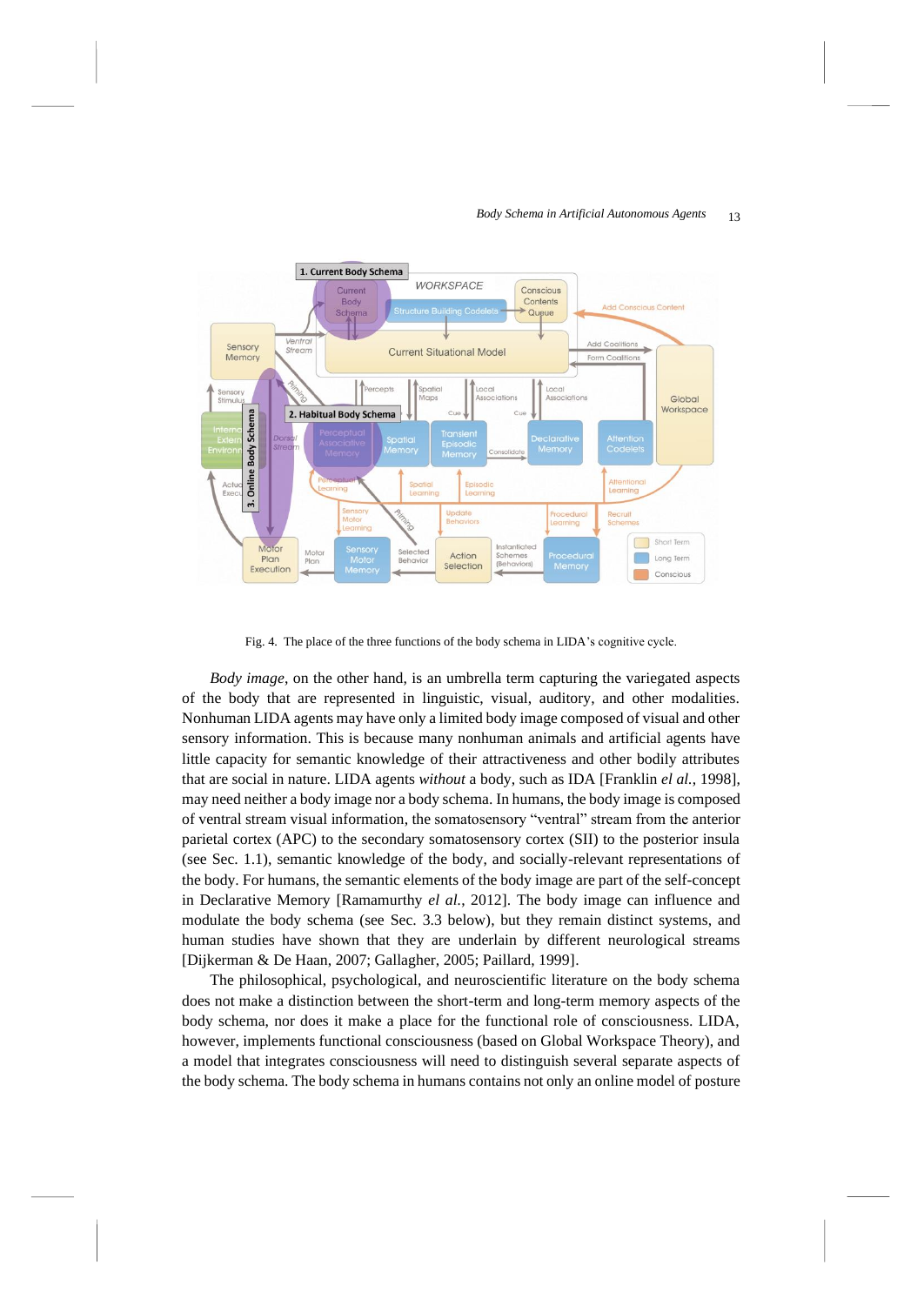and effector positions, but it also stores the habitual capacities of the body and its effectors [Gallagher, 2005]. This is how, for example, a phantom limb can persist even in the absence of proprioceptive feedback. Any long-term memory must be learned through a conscious broadcast. The Current Body Schema's online model of effector positions, however, does not require consciousness to model movement, although it can be brought to consciousness. It does, however, require consciousness in order to learn.

The body schema guides an embodied agent's interactions with the world. It models aspects of the body that are relevant to acting in the world [Graziano & Webb, 2015]. Without a body schema, simple movements such as walking, for example, would be rendered exceedingly difficult, because the agent would not know the positions of its limbs. LIDA agents with effectors or simulated effectors (i.e., in a simulated environment) have a body and hence will sometimes benefit from a body schema. An effector is an actuator that "assert[s] physical forces on the environment" [Russell & Norvig, 2016, p. 196]. Software agents may have actuators that do not realize physical force, such as generating text. Basically, a LIDA agent that acts on a physical environment (and hence is embodied), or on a simulated environment [Dong & Franklin, 2015; Madl *et al.*, 2016], may need a body schema. But software agents that do not act on the physical environment or a simulated equivalent, such as Medical Agent X (MAX) [Strain & Franklin, 2011; Strain *et al.*, 2014], do not need a body schema.

# *The Current Body Schema in the Preconscious Workspace*

The Current Body Schema is part of the preconscious Workspace, interacting with the Current Situational Model (CSM) (see Fig. 3). The CSM can represent aspects of a LIDA agent's external environment as well as its internal environment, including memories, desires, plans, and other items. External items are labeled 'real,' while many internal items are labeled 'virtual.' Most of the objects represented in the CSM are about environmental objects, such as a visual scene in humans. For an agent that moves or locomotes, its environment continually changes from its perspective. For example, the contents of consciousness continually shift as a human agent progressively moves by a chair, a sofa, and a table in a room. If it closes its eyes, most of the visual contents of consciousness will very rapidly disappear. The corresponding representations in the CSM, however, remain until they decay away. However, when the agent moves out of the room, those items will likely decay out of the CSM in the absence of reinforcement. The content may decay within a few seconds for humans, but that duration ultimately depends on the kind of agent in question and the nature of the environment. The Current Body Schema shares these features of the CSM, but is marked by two important differences:

(1) Most of its contents are persistently represented. The agent's body and effectors largely remain the same throughout its existence, while the contents of the CSM typically change with changing environments and situations.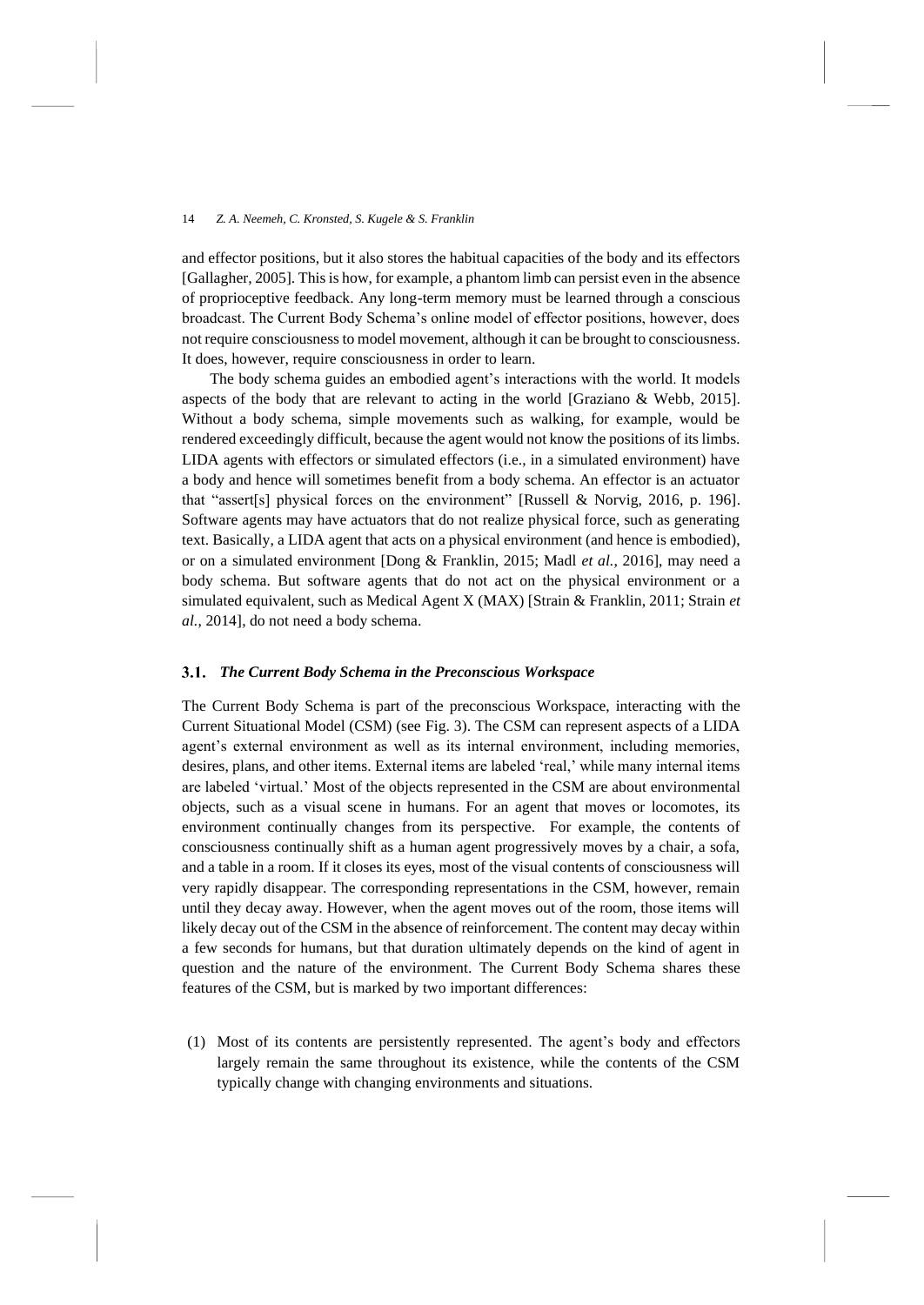(2) Its contents are automatically labeled 'self.' As a result, it rarely confuses its own body with the rest of the world.

The Current Body Schema is continually updated with incoming proprioceptive and vestibular information. It is a system composed of both a long-term and short-term memory component. The long-term memory component stores effector variables such as the angles of joints. Effector variables may be innate (or programmed), or they may be learned through continual reinforcement by proprioceptive information from conscious broadcasts. The second component of the Current Body Schema system is a form of short-term memory, storing the values of effector variables.<sup>e</sup> These values continually change as effector positions shift in space. Variables may model the angles between joints (e.g., between human synovial joints) or directionality for swivel joints (e.g., human cartilaginous joints), but some effectors do not have joints at all. For example, the tongue and lips, used in speech production, are modeled with effector variables without joint angles. Octopus tentacles are another example of effectors modeled without joint angles. Variables' values change rapidly as an agent interacts with the world, and they also rapidly decay. In Fig. 3, we label the Current Body Schema as short-term memory to emphasize the continual update of effector variables that occurs as it models the agent's body, but the reader should keep in mind that it is a system composed of both a long-term memory for effector variables and a short-term memory for the values of these variables (see Fig. 5).



Fig. 5. The Current Body Schema is a system composed of long-term and short-term components. The Current Body Schema is labeled simply as short-term memory in Figs. 2 and 6 for simplicity, pointing out that its most important aspect is modeling the agent's body as it moves.

<sup>e</sup> Every autonomous agent must have actuators, but immobile agents (whether in a virtual or real world) have no effectors. Because of this, they may not need a body schema.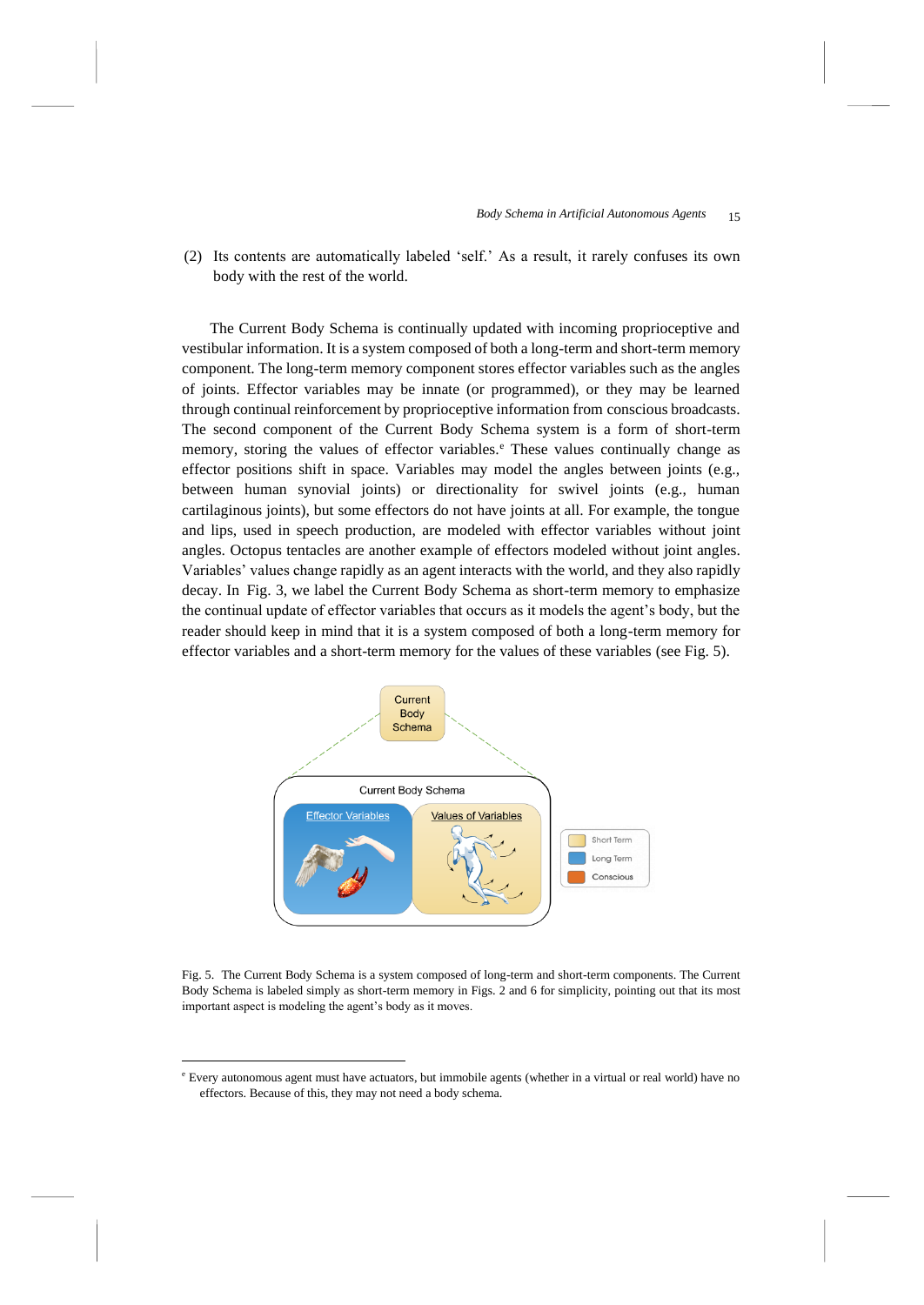In the sustained absence of proprioceptive feedback, the Current Body Schema may no longer be able to track the agent's body, or some subset of joints or variables. For example, it is common for humans to experience a limb "going to sleep." This occurs when blood circulation is temporarily cut off from a limb, such as by sitting on it. The variables representing the angles between the limb's joints decay, and the Current Situational Model temporarily ceases to model the affected part of the limb. Visual feedback (body image) may be needed in order to coordinate walking until sensation has been restored.

A more radical decay of *both* variable *and* joint representations in the Current Body Schema can be seen in the case of Ian Waterman. Waterman was affected by a neuropathy that caused him to lose proprioceptive and tactile feedback in most of his body [McNeill *el al.*, 2010]. He gradually regained the ability to walk, use his arms and hands, and engage in many everyday activities. However, this was a functional rehabilitation that operated using different cognitive structures from those typically undergirding bodily motion. Waterman used the body image, in the sense of visual information about his body, to guide his actions [Gallagher & Cole, 1995]. In LIDA terms, the joint variables decayed out of the Current Body Schema, since they were no longer reinforced by incoming proprioceptive feedback. In this sense, Waterman had a "missing" or "lost" body schema [Gallagher, 2005]. This case highlights the utility of the Current Body Schema. Although Waterman regained the ability to walk, he is only able to do so concentrating full attention on his bodily movements through visual feedback. Typically, walking is an automatized process requiring infrequent or little attention at all.

The Current Body Schema can be built from the same kinds of content as structures in the CSM, such as percepts and category links. Despite the content being the same in kind, the agent does not confuse its own body with its outside environment. Everything in the Current Body Schema is recognized as 'self,' for example, by associations with a "self node" as in PAM. LIDA integrates three levels of selfhood: the protoself, the minimal self, and the extended self (see Sec. [3.3\)](#page-20-0) [Ramamurthy *el al.*, 2012; Ryan *el al.*, 2020]. The Current Body Schema is part of the protoself. The protoself in human agents involves neural representations of the body [Damasio, 1999].

The content of the Current Body Schema includes the rapidly-updated positions, size, and pressure information of the agent's effectors. This information is cued into the CSM when a relevant item appears. For example, a human agent may receive a visual stimulus from a doorknob. The sensory information generated by this stimulus is sent to the preconscious Workspace. If the object is recognized as a doorknob in PAM, an object node for the doorknob can be sent into the CSM as part of a percept. An action node may also be activated in PAM, e.g., a 'turning' action. This turning action is part of the Habitual Body Schema (see Sec. [3.2\)](#page-19-0). The action is not a full specification of the scheme or motor plan of the turning motion. Rather, it is simply the knowledge that the agent is able to perform that action. Additionally, the agent's hand is activated in PAM as part of the body image by association with the doorknob node. As a result, affordances related to the doorknob are recognized in PAM, suggesting possible bodily actions. Next, the Current Body Schema can be cued for effector variables and their values, as they are rapidly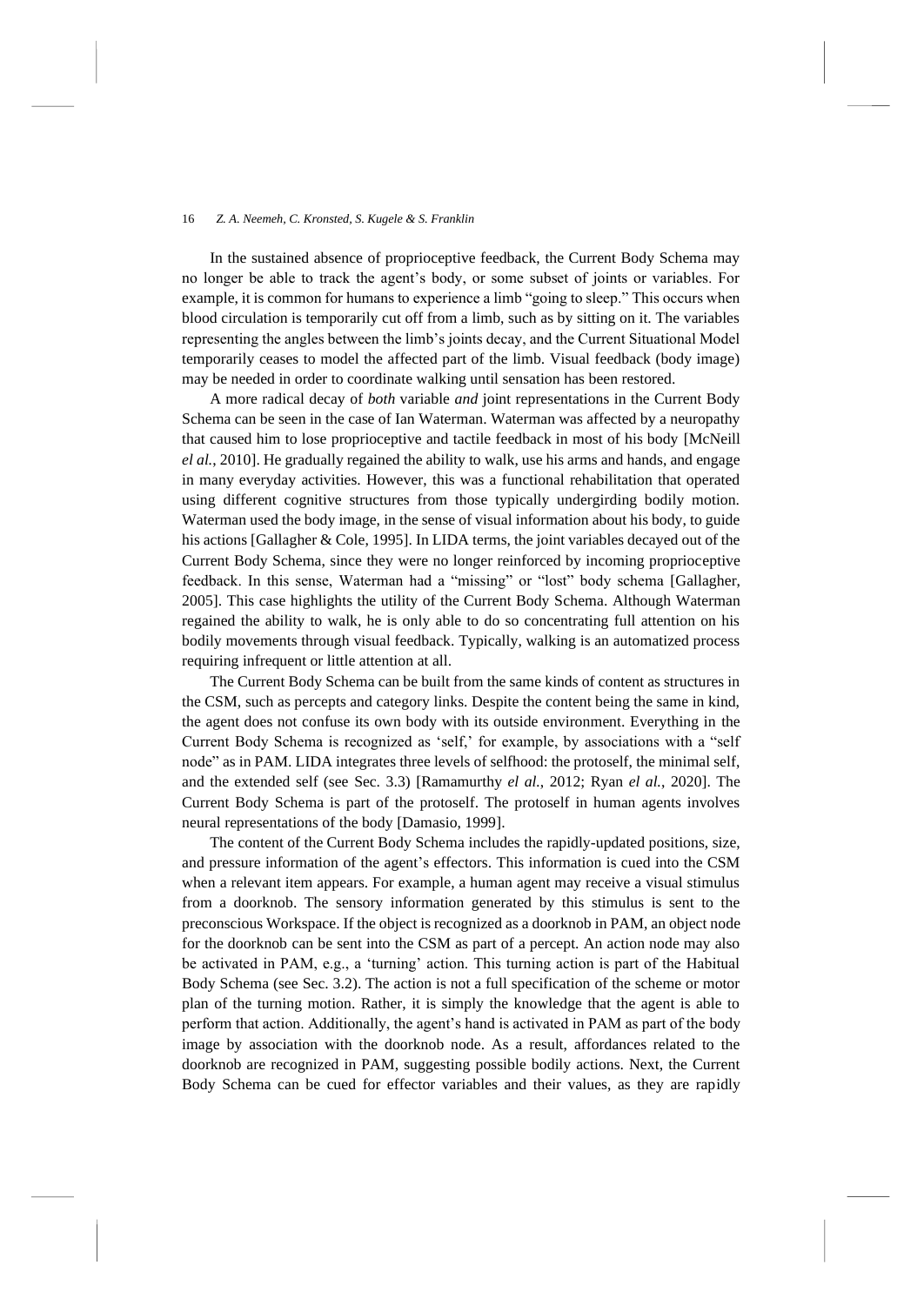changing online. We have presented this as if these are sequential steps, but this is only for the convenience of explanation. The activation of the object, action, and hand in PAM, and the activation of the current joint positions and variables of the hand and its digits from the Current Body Schema, are all cued from the CSM.

An event in a LIDA agent is a structure usually composed of three or more nodes, often with the following thematic role links: 1) agent, 2) action, 3) object, and (for embodied actions) 4) instrument [McCall *el al.*, 2010]. In our example, the agent is 'self,' the action is 'turn,' the object is the doorknob, and the instrument is 'hand.' Incoming ventral stream information from Sensory Memory activates an event node that was previously learned into PAM, including the agent, action, object, and instrument. The entire event is part of the Habitual Body Schema (see Sec. [3.2\)](#page-19-0).<sup>f</sup> If the event's activation is high enough, it can be copied into in the CSM. The hand that is part of this event then cues the Current Body Schema. As a result of this cueing process, the unbound variables that are part of the hand node in the CSM can be associated with the corresponding values from the part of the Current Body Schema that could be identified in PAM as a hand. This specifies the exact context, position, and articulation of the hand (see Fig. 6). Once in the CSM, these values now associated with the hand node will be used to cue other long-term memory modules. For example, for those who use sign language, the specifics of hand orientation can be associated with the recognition of words in PAM, and it can cue associated information from Declarative Memory.

<sup>f</sup> Not all events in PAM are part of the Habitual Body Schema; only those incorporating bodily effectors in the instrument role are.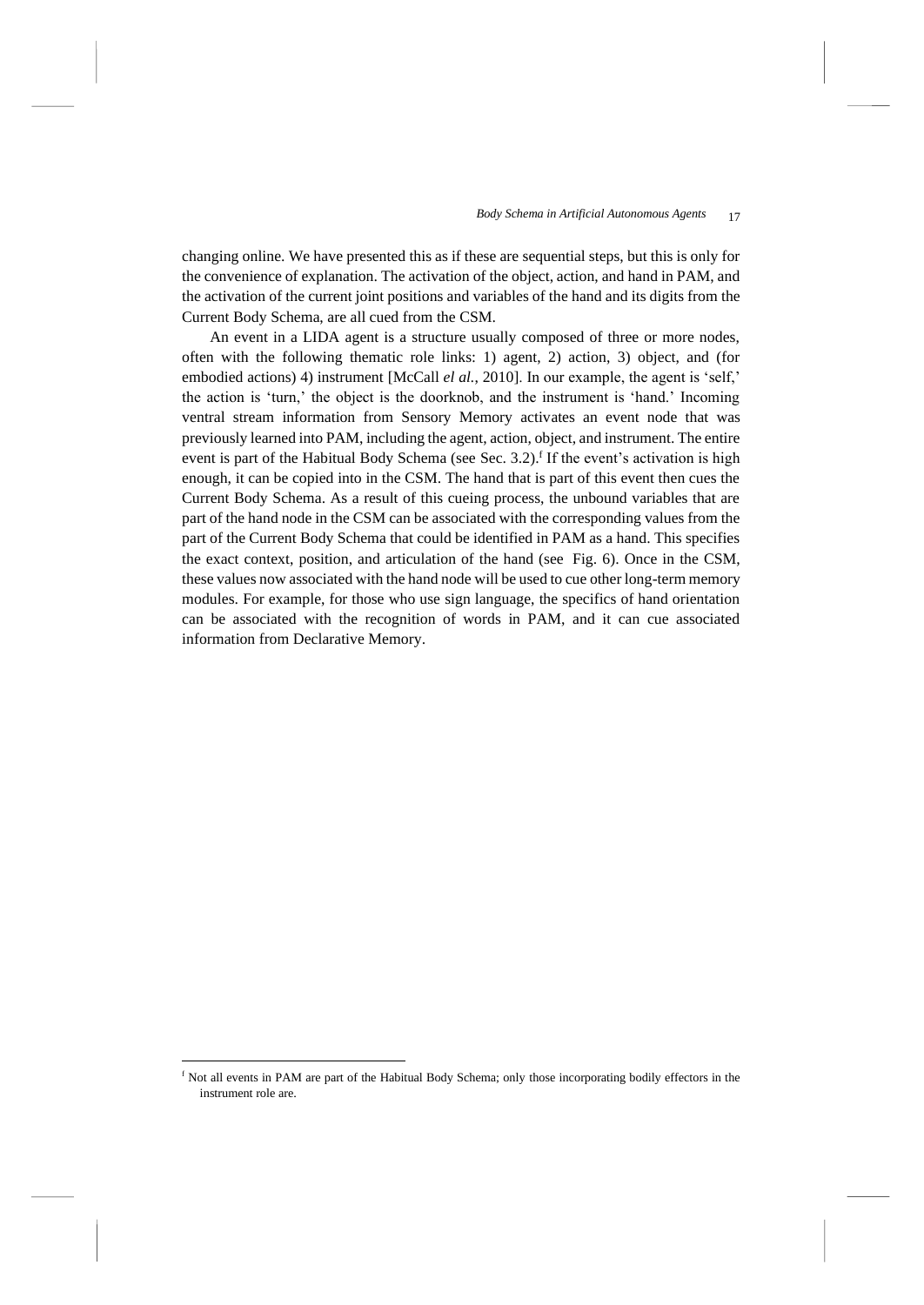

Fig. 6. An event is recognized in PAM. The event consists of an agent role (self), an action role (turn), an object role (doorknob), and an instrument role (hand). This event is part of the Habitual Body Schema (marked in green). The event recognized in PAM is then sent as part of a percept into the CSM. In the CSM, the variables in the event structures are then bound with values, including those for the hand. Depending on how the programmer wishes to implement a specific LIDA agent, this could be done by structure building codelets, or the module could do the binding. The values for the hand used to bind the hand node in the CSM are cued from the Current Body Schema.

For a human agent, who has the embodied capacity to turn a doorknob, the doorknob affords turnability. This requires that the agent has previously learned the affordance, such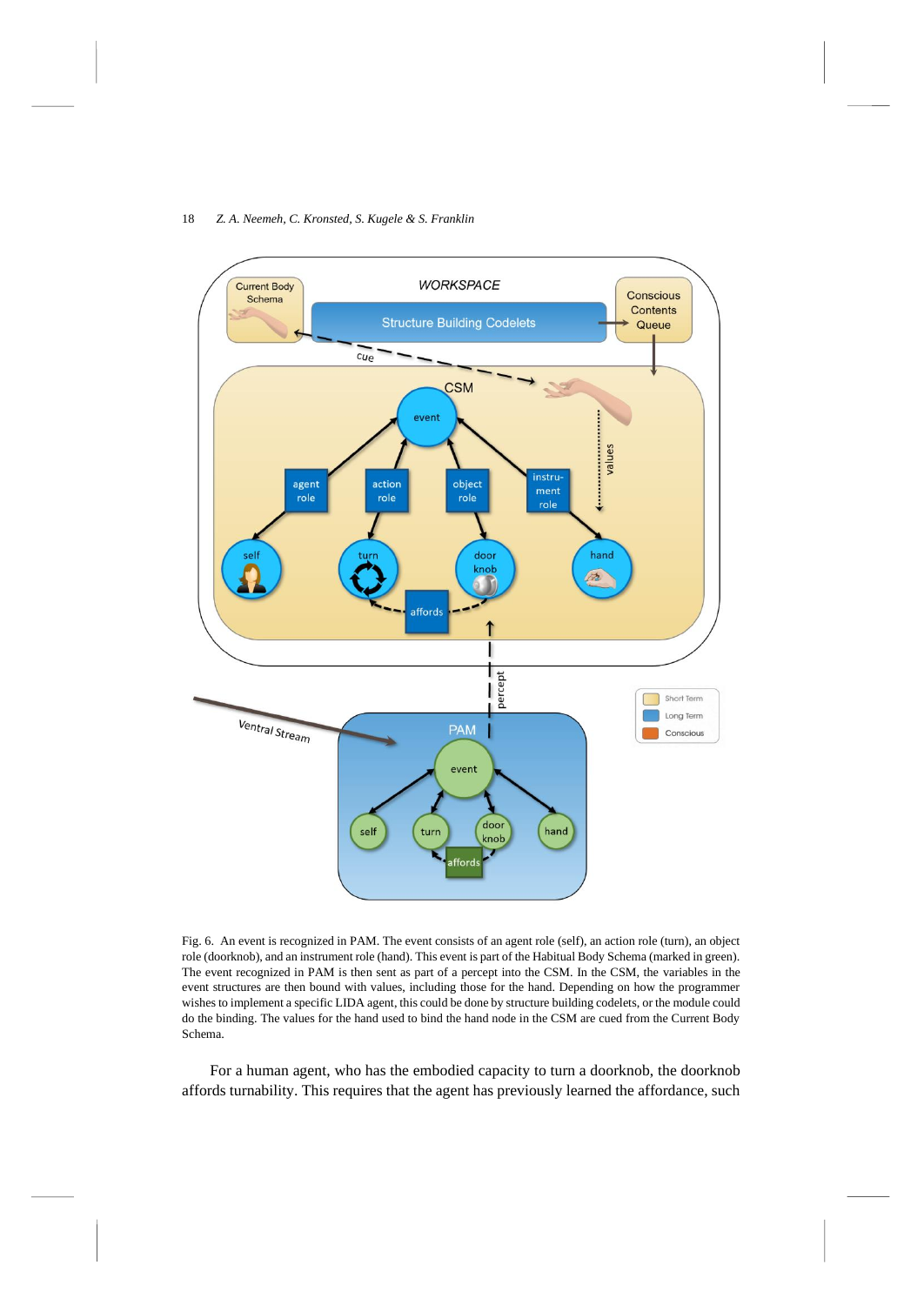as through exploration or cultural learning. The affordances an agent perceives are always relative to the embodied capacities of that agent. For example, a cat typically does not perceive a turnability affordance in a doorknob. This is because the structure of their paw is not suitable for the grasping, twisting, and pulling that is required to open with it. The cat's Habitual Body Schema has no stored memory of such bodily capacities, and so they cannot be cued to the CSM. Nevertheless, this does not absolutely prevent an agent from recognizing affordances for other kinds of agents.

The agent's current size is not measured in centimeters or inches. For example, if a human agent knows it can fit through a door, it is not because it cued from Declarative Memory the fact that it is e.g. 170 cm tall, and compares that to the height in centimeters of the doorway, which anyway is usually unknown. Rather, it has an embodied sense of its size in relation to other objects. Typically, current size and accustomed size (which is a long-term memory held in the Habitual Body Schema) will match up. However, discrepancies will arise when e.g. a human agent wears platform shoes or high heels, or when a tool becomes incorporated into its Current Body Schema (see Sec. [4\)](#page-21-0).

Structures in the Current Body Schema are not capable of directly being broadcast because the module is not part of the CSM, and so attention codelets do not see it. Structures that are cued into the CSM, however, may form parts of coalitions that compete for conscious broadcast. If a model of an effector wins the competition for broadcast, the effector variables and their values can be used by Procedural Memory and Sensory Motor Memory. Procedural Memory is the first stage of the action phase of the cognitive cycle, and its data structure is the scheme. An important aspect of schemes is that they are contextually sensitive (the scheme consists of a context, action, and result). Schemes that are bound with variables from conscious broadcasts are copied into Action Selection as behaviors. Procedural Memory may use broadcast effector values to help determine the scheme's context, action, and result. For example, the position of the hands is important in determining whether an agent can turn a doorknob.

In each cognitive cycle, Sensory Motor Memory receives the winning behavior from Action Selection, which can also utilize broadcast effector values to help determine the motor plan template. The motor plan template is a skeletal outline towards a concrete motor plan. The effector values, which ultimately come from the agent's model of its own body in the Current Body Schema, are fully specified in the behavior. However, by the time the cognitive cycle has moved from early processing of the stimulus in Sensory Memory to Sensory Motor Memory, for many LIDA agents many milliseconds (hundreds in the case of humans) will have already passed. The object in the environment that the agent intends to act upon may have slightly changed its position or orientation in the interim. To prevent a disconnect between action and the environment due to this lag, dorsal stream information feeds directly into Motor Plan Execution. The motor plan generated by Sensory Motor Memory can have some of its variables updated within Motor Plan Execution by the dorsal stream information of the Online Body Schema. This is consistent with neuropsychological evidence that patients with damage to object categorization processes are still able to adjust for changes in orientation when performing tasks [Goodale *el al.*, 1991].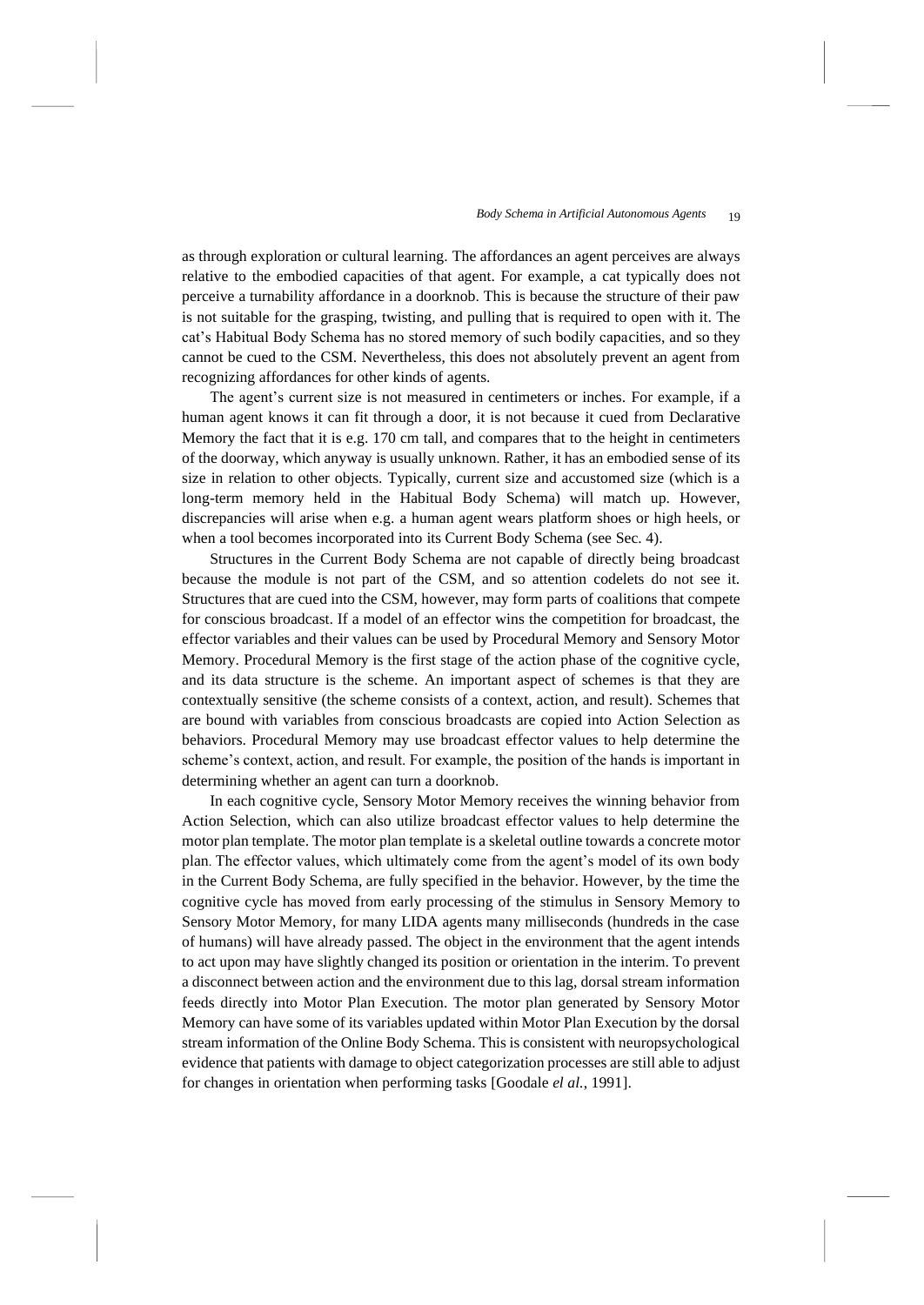The dorsal stream information about effectors differs from the information modeled by the Current Body Schema insofar as the former 1) does not form a full bodily model, but instead consists of localized and unintegrated information, and 2) is not capable of being consciously broadcast. As we saw in Sec. [1.1,](#page-3-0) the 'body schema' in humans is underlain by two separate neural pathways, and the unconscious pathway (analogous to the dorsal visual stream) runs from the thalamus to the posterior parietal cortex in humans. LIDA does not label this "dorsal" stream information as part of the body schema, but it is important to keep in mind that LIDA does account for this aspect of the body schema. In LIDA, the 'body schema' similarly uses both dorsal and ventral stream information (which in LIDA are not necessarily neural in nature). In other words, the 'body schema' as it is presented in many scientific and philosophical accounts [e.g., Gallagher, 2005] is realized in LIDA partially through aspects that are capable of becoming preconscious (Current Body Schema, Habitual Body Schema) and partially through the dorsal stream.

# <span id="page-19-0"></span>*The Habitual Body Schema*

While the Current Body Schema continually tracks effector variables and their values including the angles between joints in human agents, the Habitual Body Schema is a unified collection of the body's capabilities and capacities for action, learned affordances, and accustomed weight and size. While the Current Body Schema has a long-term memory component, it only stores effector variables. Embodied capacities for action are recognitional. Upon seeing an affordance, an agent may recognize that it has the embodied capacity to act on that affordance. PAM is LIDA's recognitional memory, and the Habitual Body Schema is a label for that part of PAM that stores embodied capacities and affordances.

The Habitual Body Schema helps an agent to effectively maneuver its body during various tasks by storing its actions and capacities for use in modeling within the CSM. The knowledge that is stored in the Habitual Body Schema does not consist of detailed plans of how to implement an action with an effector. Actions are specified and become progressively more detailed as they develop from schemes, to behaviors, to motor plans (see Sec. [2.3\)](#page-10-0). Just as the Current Body Schema does not model every minute part of the agent's real body, but instead only aspects of the body related to the control of its effectors, the Habitual Body Schema does not model the detailed implementations of actions, but only the broad capacities for action. The actual moving of the effectors is accomplished in the action and learning phase, and the capacities stored in the Habitual Body Schema are used to help with the simulation of that action prior to it being carried out.

The Habitual Body Schema instead contains events which include a bodily effector in the instrumental thematic role (see Fig. 6). Actions such as grasping, climbing, or turning, are learned into the Habitual Body Schema as parts of events through conscious broadcasts. For example, if an agent learns a new skill such as opening a door, the Habitual Body Schema will be updated to reflect this new embodied capacity for action. Modules related to action, including Procedural Memory and Sensory Motor Memory, may also be updated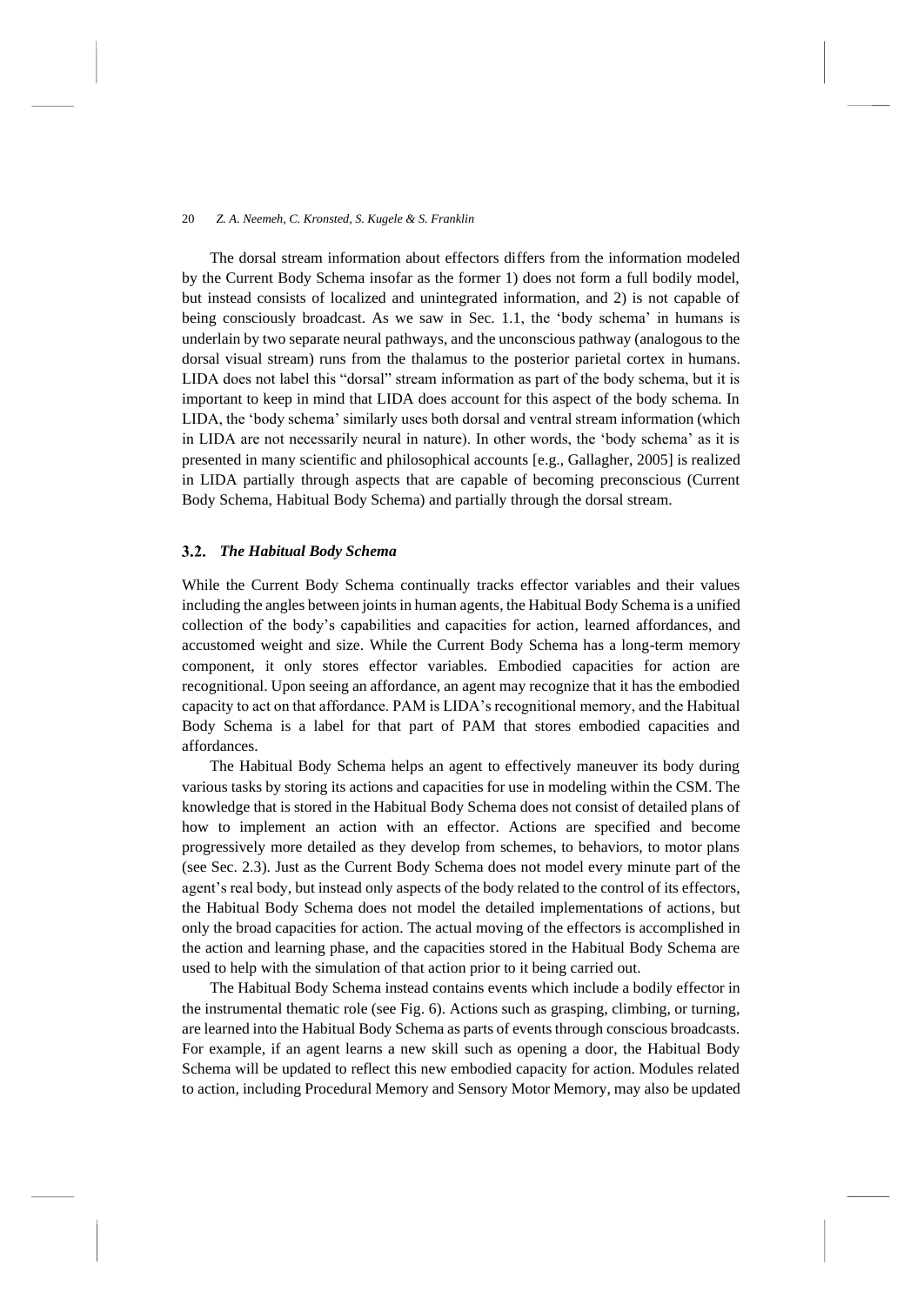to reflect the new skill, resulting in modified or new behaviors and motor plans. A single conscious broadcast may include an agent's trying of a new action for the first time, such as turning a doorknob. The conscious broadcast becomes available to other LIDA modules, including PAM, where the Habitual Body Schema resides. Many skills require multiple trials in order to reinforce a new action node in the Habitual Body Schema. In this way, the Habitual Body Schema builds a repertoire of skills as the agent engages with the world over time.

Weight is an example of something that is realized by the interaction of the Current Body Schema and the Habitual Body Schema in the CSM. Weight is not directly measured in the Current Body Schema, but it can instantiate a copy of the pressure sensations it receives into the CSM, where it can be interpreted as weight. The current size and weight of the body and effectors are not measured in standard units of measurement. For example, we can put on a heavy backpack. We will feel encumbered by the weight, and have a sense that our body is heavier than it usually is. We will rightly attribute this difference to the backpack. This intuitive sense of a change in weight is not measured in kilograms or pounds. We may know our weight, e.g., 73 kg. It is possible that we may also know the combined weight of ourselves plus the backpack, e.g., 93 kg. This semantic knowledge is not primarily what makes us feel encumbered. Rather the current weight we are referring to here is a bodily *feeling*. Although semantic knowledge can influence our sense of how heavy something is, the linguistic token '93 kg' is different in kind from the feeling of heaviness. The feeling of weight is only approximately related to our weight in kilograms.

Pressure information from Sensory Memory feeds directly into the CSM, the Current Body Schema, and PAM. PAM, as a recognitional memory, is where weight is recognized. However, PAM is not directly able to determine weight from pressure information it receives from Sensory Memory. This is because weight is a contextual feeling, and pressure can be interpreted in other ways depending on context. For example, pressure in a fast vehicle or spaceship may be interpreted as acceleration, or pressure on an arm when a human punches a wall may be interpreted as force. As part of its recognition, PAM interprets the pressure as weight (the context is part of the recognitional process). Once PAM recognizes weight, it can then be sent as part of a percept back up to the CSM. The feeling of weight (or acceleration, or however the pressure information is interpreted) can then be consciously broadcast if it is selected by an attention codelet into a coalition that wins the competition for global conscious broadcast. That corresponds to our conscious sense of weight. The difference should be intuitive: our conscious awareness of how heavy we feel when we put on a heavy backpack is not the same thing as our awareness of our saying, or subvocalizing, the sentence, "I weigh 73 kg."

# <span id="page-20-0"></span>*Body Image*

As previously mentioned, 'body image' is an umbrella term referring to representations of the agent's body that are not proprioceptive, vestibular, or affective, and some of its diverse functions are biologically realized by two separate neural pathways in humans [Dijkerman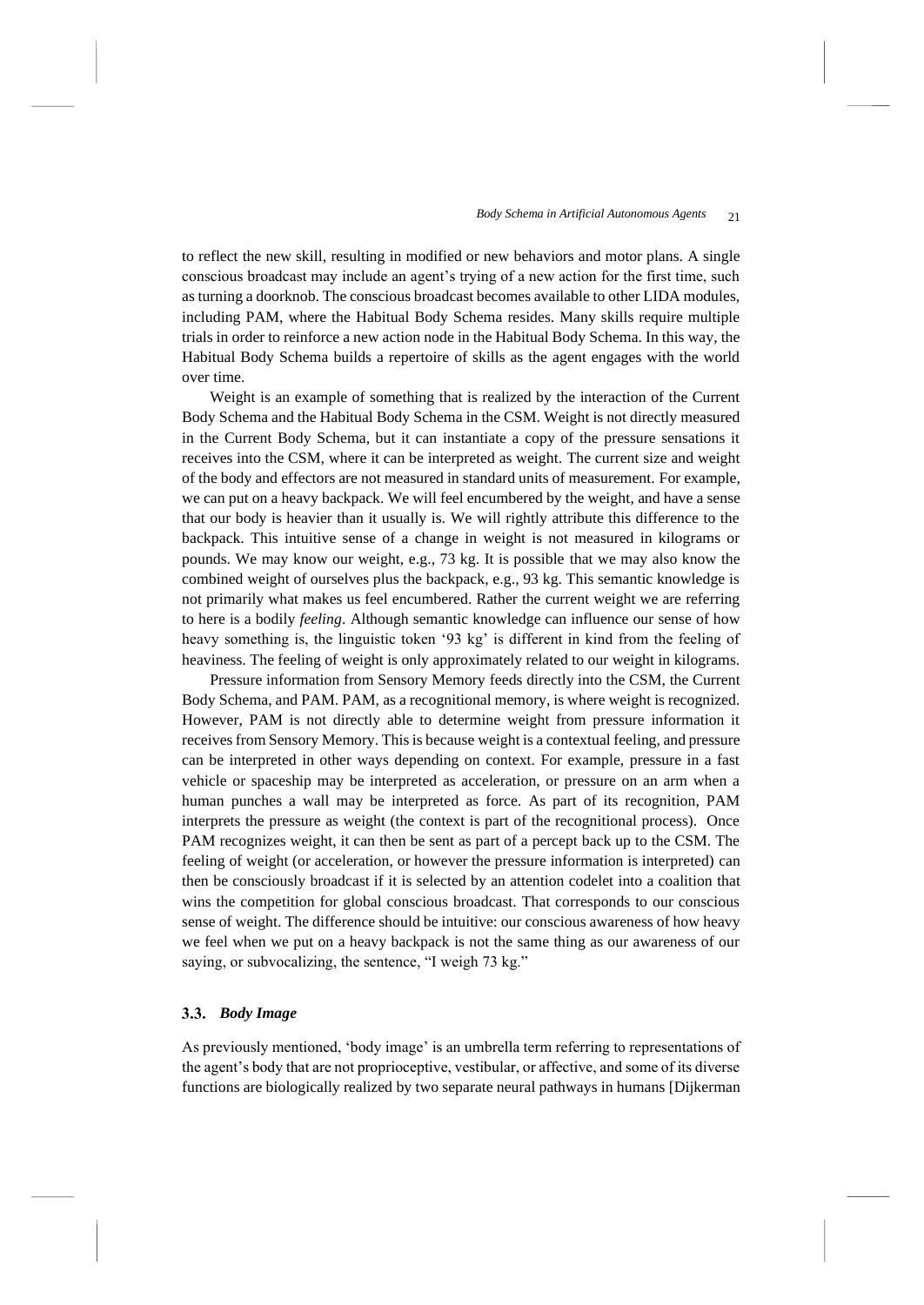& De Haan, 2007]. It is not a model or unified collection like the body schema. Many semantic representations of the body, for humans, are deeply embedded in social distinctions, hierarchy, competition, and mating, and can be a significant source of pride or distress. These include representations, on a positive to negative scale, of attractiveness, weight, height, athleticism, and so forth. Several psychological disorders, such as anorexia, bulimia, and body dysmorphic disorder, are essentially disorders of the body image. They may incorporate both negative semantic body image and negative visual or imaginative body image.

In LIDA, following Global Workspace Theory, the semantic elements of the body image are part of the self-concept. The self-concept is an aspect of the Extended Self. The self-concept, or selfplex [Blackmore, 2000], includes an agent's beliefs about themselves [Baars, 2019; Ramamurthy *el al.*, 2012; Ryan *el al.*, 2020]. There are also visual and imaginative aspects of the body image [Gallagher, 2005], and these are likely widely distributed across the kingdom *Animalia*, more so than semantic aspects. These can include sensory and perceptual experiences of their own bodies, such as how their bodies visually appear, smell, taste, and feel, as well as mental simulations of those experiences. Any agent that has the capacity to sense its own body through modalities other than proprioceptive and vestibular means can have at least a minimal body image. By contrast, the Current Body Schema is marked as part of the protoself.

### <span id="page-21-0"></span> $\mathbf{4}$ . **The Plasticity of the Current Body Schema and Phantom Limbs**

As we noted (Sec. 1.1), the body schema is, under the right conditions, plastic and able to extend out into external objects. This only happens in situations where an object, such as a tool, is repeatedly utilized by an agent over a period of time. Maravita and Iriki [2004] documented the neuroplastic shift in body schema representations for macaques when they were trained to use a reaching tool, over a period of two weeks, to grab and eat fruit. A more classic example is of a blind man, whose cane has become an extended part of his body schema [Merleau-Ponty, 1945/2012]. In LIDA, the Current Body Schema is a component that is plastic. The Habitual Body Schema can also incorporate novel capacities or the affordances that tools enable, and in that sense can also be "extended." However, this is not a literal extension, since the Habitual Body Schema is not a model (since it does not include any processes), but rather is a collection of capabilities.

When a LIDA agent uses a tool, e.g., a food-grasping tool [as in Maravita & Iriki, 2004], the Current Body Schema begins to incorporate that tool into its model of the body. Upon using a tool once, that tool can be learned into the Current Body Schema as a new variable (in the module's long-term memory component) through a conscious broadcast, and will have a very low activation. This is an instance of the profligate learning that occurs in LIDA agents [Franklin *el al.*, 2016]. Old variable values become associated with this new variable. For example, when a cane is learned into the blind man's Current Body Schema, there are no new sensors. Values generated by sensors (such as pressures in the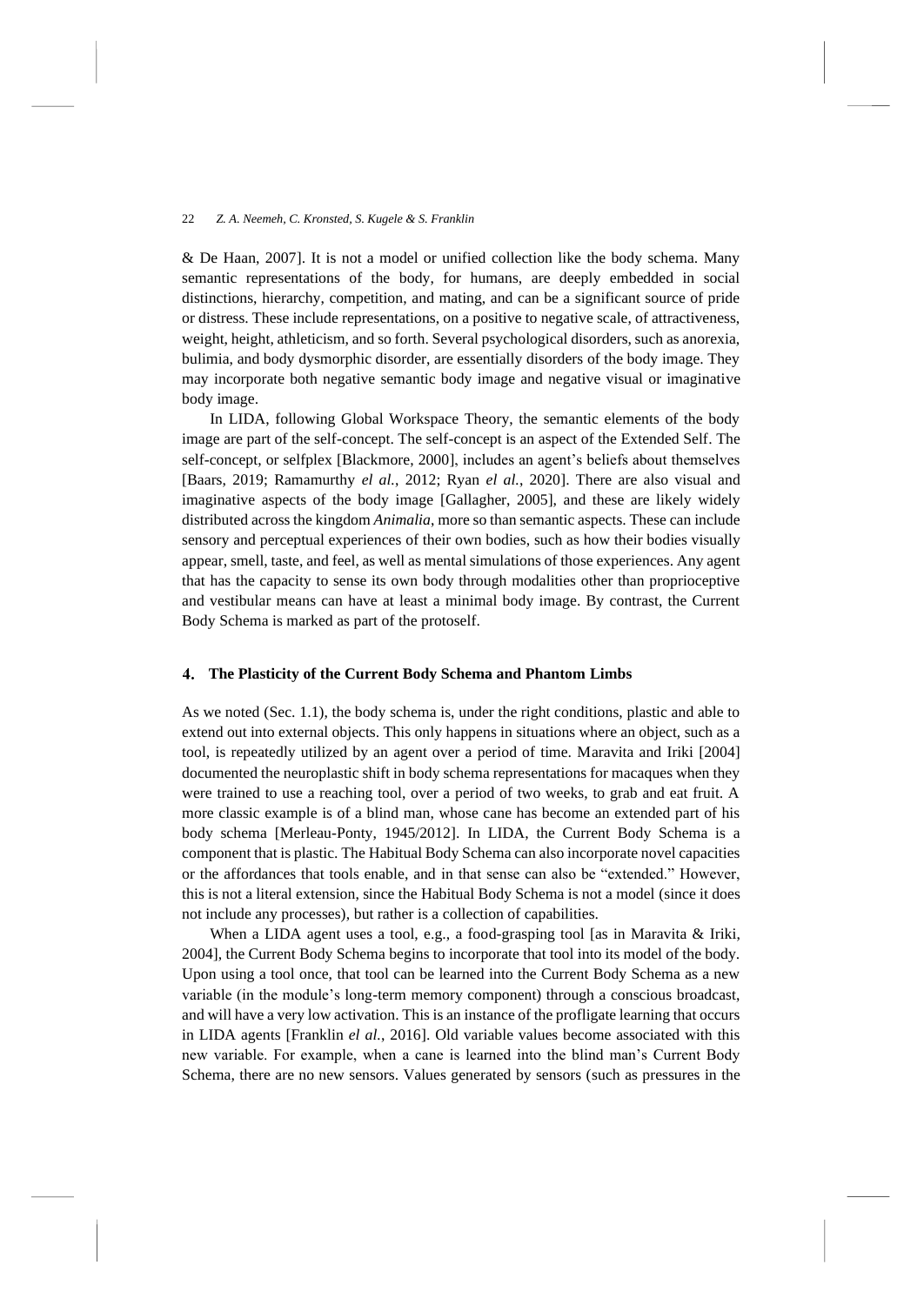hand) get associated with the cane. Without reinforcement, however, it rapidly decays out of the Current Body Schema. Once tools or other objects in the CSM become incorporated into the Current Body Schema, they are automatically labeled as 'self.' The model of the agent's body and effectors incorporates the extraneous implement. The tapping sounds of the cane, used for spatial navigation, are not proprioceptive, and are processed in the CSM.

As Merleau-Ponty notes, "The blind man's stick …has become an area of sensitivity, extending the scope and active radius of touch, and providing a parallel to sight" [1945/2012, p. 165]. What Merleau-Ponty describes is the shift that the tool makes from a pure object into an extension of the agent's own hand or arm. In a LIDA agent, not only does the stick become an extension of the agent's body, but it also retains its status as an object, as well. The agent can shift its disposition towards the cane, and look at it purely as an object, because it is still represented in the long-term memory modules as an object. Although a tool, such as a food grasper or a cane, has no proprioceptive sensors, information about its position is readily available through the sensors of the effector that is manipulating the tool, and possibly other sensors. As previously mentioned (Sec. [3\)](#page-11-0), effectors in the Current Body Schema can be learned into it—specifically, into its longterm memory component (see Fig. 5). The plastic incorporation of tools into the Current Body Schema is an instance of such learning.

An object node for a cane in PAM can be cued into the CSM, where it can be linked with existing effector variables by structure building codelets, and so become a new effector structure. If it is selected by attention codelets and eventually wins the competition for conscious broadcast, the Current Body Schema may access it and write a new variable for it in its long-term memory component. At this point, the structure becomes a new effector. This is a form of instructionalist learning, which occurs when new structures are learned into a module as a result of a conscious broadcast. That new variable will then either decay out or be reinforced. Reinforcement occurs through selectionist learning, wherein the base-level activation of structures are strengthened through further conscious content. If the variable is reinforced enough, it may become a permanent or at least longenduring entity within the Current Body Schema. For example, the macaques studied by Maravita and Iriki [2004] only incorporated the food grabber into their body schemas after a full two weeks of repeated trials of using the tool to grab food.

When the tool is integrated into and augments the Current Body Schema, it only extends the latter while it is actively being used. Once the tool is dropped, the Current Body Schema stops modeling the extended effector. The variables associated with the tool cease to have values in the short-term memory component of the Current Body Schema, but they remain in the long-term memory component. If the tool is picked back up again, the Current Body Schema once again models the extended effector. The variables do not typically decay out of the long-term memory component, possibly unless it has not been reinforced in a very long time. The short-term memory component, however, registers no incoming information concerning the variables' current positions. In the absence of this information, it is unable to model those variables in action. Hence, the extended effector seems to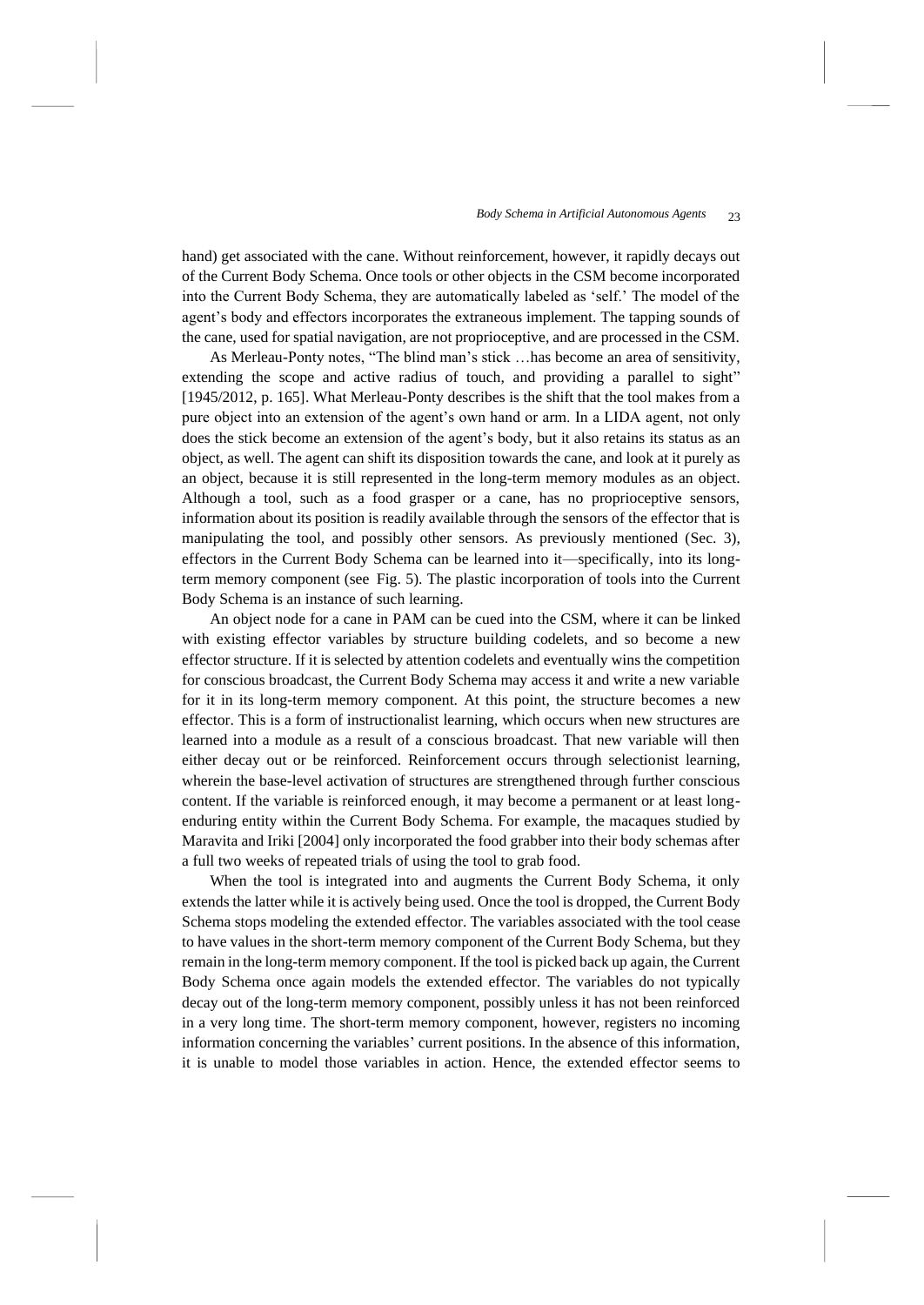"disappear" when the tool is no longer in use, but it can rapidly "reappear" once incoming information is again received.

There is typically no proprioceptive information that directly comes from an object that is incorporated into the Current Body Schema. What changes is the way sensations are interpreted. A cane, for example, has no sensors. The effector or effectors that are directly in contact with the cane (viz., the hand), does have sensors, however. It is through these sensors that proprioceptive feedback related to the artificial effector comes into the Current Body Schema. For example, when the blind man's cane bumps against an external object, the physical force is transmitted through the cane and to the pressure sensors in the hand. The changes in pressure in the hand used to only be associated with the hand effector in the Current Body Schema. However, some of them now also become associated with the extended cane effector once it has been learned into the Current Body Schema. Additionally, the sounds produced by the cane's tapping also become associated with the new effector.

The Habitual Body Schema is also affected and shaped by the repeated utilization of a certain tool or object over time. New embodied capacities or affordances are learned in PAM, or existing affordances become associated with novel objects. For example, a human agent may become accustomed to using a virtual reality system for gaming. Many such virtual reality systems utilize manual controllers, which the user grasps and manipulates in order to interact with objects and events in the virtual world. Once a gaming controller is used enough, it should become integrated with the Current Body Schema [see Maravita & Iriki, 2004]. Controllers often have one or more buttons, in addition to position sensors. The human agent may want to open a virtual elevator, or pick up a virtual object. To do so, they would place their hand near the virtual elevator panel, or near the virtual object. Next, they would press the button on their controller. These virtual objects have affordances, but the affordances are slightly different because they do not involve biological effectors. Rather, they involve the use of the extended, technological effector (the controller).

In our model, the phenomenon of phantom limbs typically arises by means very similar to extended effectors, although there may be alternate routes as well, given the diversity of the phenomenon. A phantom limb is a proprioceptive model of the variables and values associated with a limb or other body part that has been amputated, or even one that was never there to begin with (as in congenital aplasia). The phenomenon occurs for the overwhelming majority of amputees [Halligan, 2002] (96% of amputees, in one study; [Fraser *el al.*, 2001]). For example, a person may have the feeling of a hand that has been missing for decades. In one study, over half of participants reported that they could move their phantom limb like other limbs, and over a quarter reported that they felt they could manipulate and pick up things with it [Fraser *el al.*, 2001]. Many cases of phantom limbs seem to be associated with pain, making them a medical and neuropsychological issue.

Phantom limbs are diverse, with some fixed, some movable, and many even occasionally involving pain [Giummarra *el al.*, 2007]. Some phantoms are not even limbs at all, such as phantom breasts [Dijkstra *el al.*, 2007]. There may be several routes to phantom limbs depending on the specificities of the case; we consider a few of these below,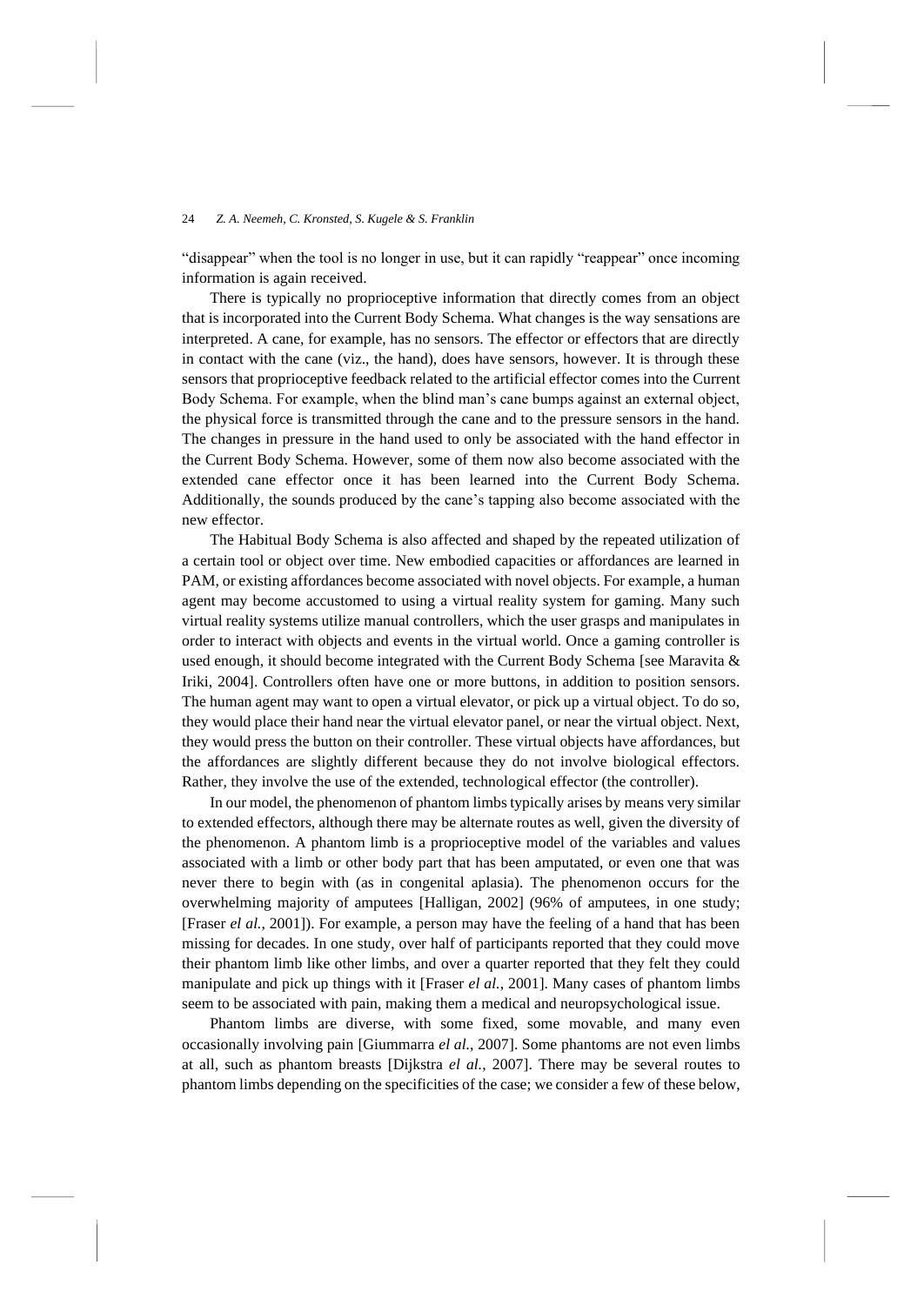but we do not claim to have exhaustively accounted for every possible phantom phenomenon. Whereas in the plastic extension of the Current Body Schema, extended effectors variables are learned into the long-term memory component of the Current Body Schema, the effector variables for phantom limbs are mostly innate [Halligan, 2002]. That the model of limbs in the long-term component of the Current Body Schema is largely innate is shown by the existence of people who report phantom limbs, but who were born with a congenital lack of the limb [Brugger *el al.*, 2000]. Phantom limbs resemble plastically-extended effectors, however, insofar as they both associate already-existing proprioceptive information with a different effector. Phantom limbs get their proprioceptive information from adjacent areas of the human brain's homunculi or somatotopic maps. For example, "[i]n some patients, stimulation of selected areas on the face, surviving upper limb or trunk, reliably produce referred sensations to corresponding parts of the phantom limb" [Halligan, 2002, p. 263; see also Ramachandran *el al.*, 1992]. In addition, some information from the contralateral limb may affect the phantom limb [Giummarra *el al.*, 2007]. In a LIDA human agent, the effector values of such bodily regions would become associated with the already existing and innate limb variables once they stop receiving proprioceptive information of their own, in the same way that extended effectors like canes become associated with the values of preexisting variables.

The phenomenology of the phantom limb would arise when that effector and its associated values are cued into the CSM, for example in order to bind the variables of an instrument node in an event (which itself originates in PAM). If that hand node were to be selected by an attention codelet and become part of a coalition, and that coalition were to win the competition for conscious broadcast, then the agent would experience that effector and its values. For example, they may experience them as a hand opened up, bunched into a fist, and even sensations of pain. The phenomenology of the phantom will remain proprioceptive, and will lack a visual phenomenology.

In some cases, the body image may further modulate the phantom limb phenomenon. This is particularly salient in cases where visual feedback has an effect on the phantom limb. In such cases, visual feedback triggers a "fusion" of the body image (the perceived limb) with the phantom limb. This occurs frequently with prosthetic limbs, where the phantom and the prosthesis become merged [Giummarra *el al.*, 2007]. It has also occurred in surgery. For example, in a study by Melzack and Bromage [1973], participants had the brachial plexus temporarily anaesthetized. Nearly all reported a phantom arm within 20 to 40 minutes. The proprioceptive location of the phantom arm typically lay close to the torso, while their real arm was placed 90 degrees away from the body for surgery. The mismatch between the location of their phantom arm and their real, anaesthetized arm was corrected when the two "fused" as participants looked at their real arm. Since the Current Body Schema is proprioceptive and vestibular, it is not affected by visual information. The "fusion" would occur within the CSM. The Current Body Schema would be cued for the variables and values associated with the phantom arm in the CSM. The body image, particularly in the form of visual information about the arm within the CSM, will in this case trigger an update of the values of the phantom arm.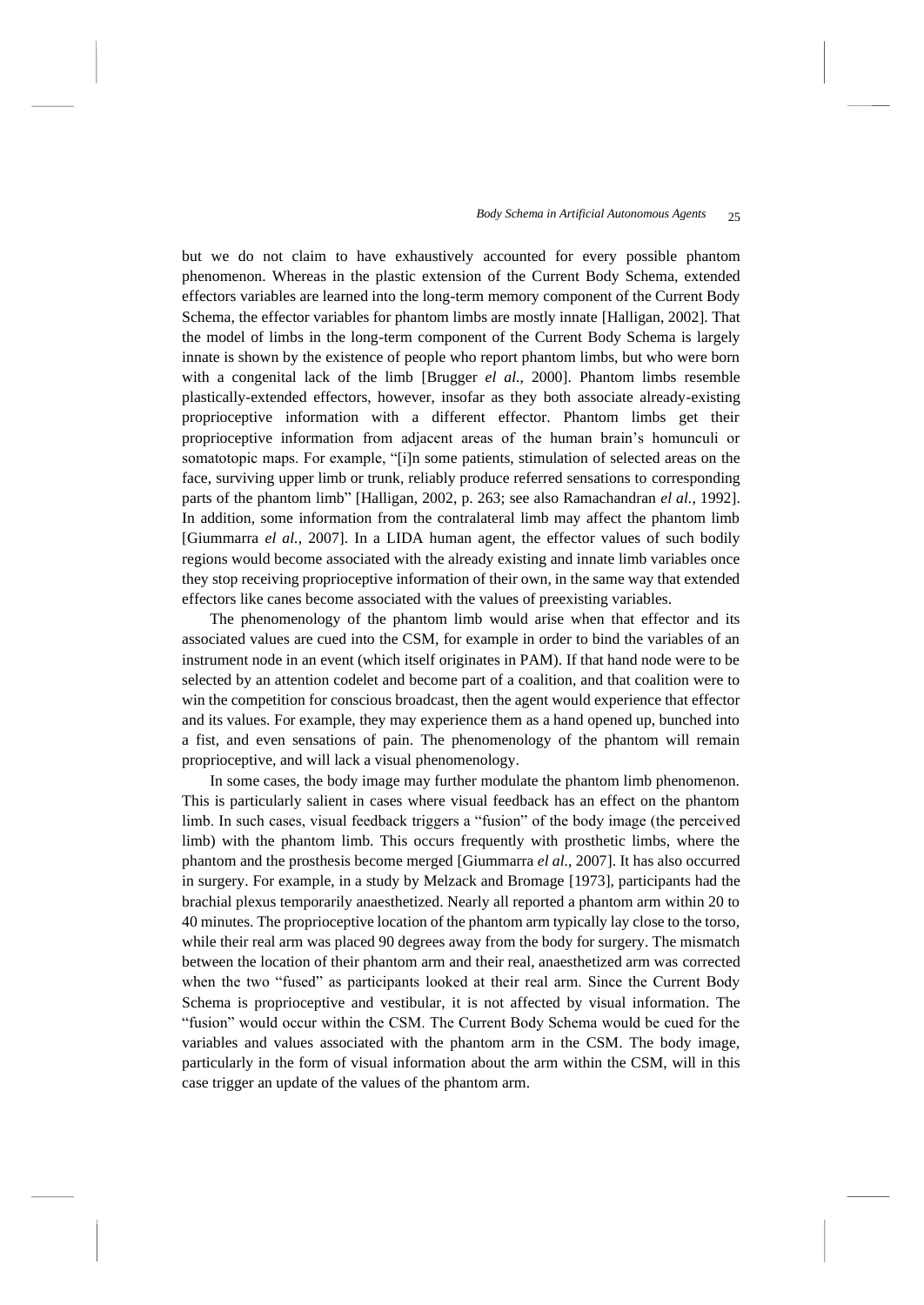#### <span id="page-25-0"></span>5. **The Body Schema in LIDA in Relation to Several Experiments**

Having laid out the foundations of the Current Body Schema and the Habitual Body Schema in LIDA, we will close this paper with a few examples of difficult cases from psychological experiments that can be well explained by LIDA. Some researchers have argued that the body image in humans can in some cases influence the body schema [Gallagher, 2005], especially by virtue of the dominance of the visual modality, but also through semantic elements. For example, in the rubber hand illusion, a subject is visually presented with an artificial hand in front of them [Botvinick & Cohen, 1998]. To begin with, the subject's real arm is hidden from view. The researcher physically stimulates the subject's arm, and makes the same stimulating motions over the artificial arm in the subject's visual field. Many subjects experience a feeling that their body ownership is of the rubber hand, and a common explanation is that, through visual dominance, a transfer of the body schema to the artificial arm was made. As Gallagher [2013] notes, while the feeling of the body seems to transfer to the rubber hand, the motor aspects of the hand are not typically subject to the same illusion. The variables in the Current Body Schema do not undergo an alteration. The subject still receives proprioceptive information from Sensory Memory. It is within the CSM, rather than in the Current Body Schema, that the rubber hand illusion would take effect. The activated hand in the Current Body Schema is interpreted in the CSM as the visually recognized hand activated in PAM. Generally, structure building codelets attempt to build hypotheses to best interpret the situation within the CSM. The interpretation in this case is, of course, mistaken, giving rise to the illusion. The structure building codelets build an interpretation that the hand the agent is seeing is the agent's own hand. This is a hypothesis that has probably always held true prior to the agent's entering into the artificial laboratory conditions. The Current Body Schema only receives pressure and vestibular information from Sensory Memory. Feelings are activated in PAM and can be interpreted, based on contextual factors, as being feelings about the agent's own hand. In other words, the body image does not truly modulate the body schema in this case.

Another case of the purported influence of body image on body schema was first discovered by Nielsen [1963] [see Gallagher, 2005]. In this experiment, subjects were instructed to draw a straight line. Their vision was altered in a device such that they actually saw an experimenter's hand, which they mistakenly identified as their own (similar to the rubber hand illusion). The experimenter then began to veer and curve the line drawn. Subjects experienced a mismatch between their proprioceptive sense of drawing a straight line and their visual body image of their hand (or what they misidentified as their hand). Several subjects

"described that they felt something strange and queer outside themselves, which pressed their hand to the right or resisted their free mobility. They suggested that 'magnets', unidentified forces', 'invisible traces under the paper', or the like, could be the cause" [Nielsen, 1963, p. 228].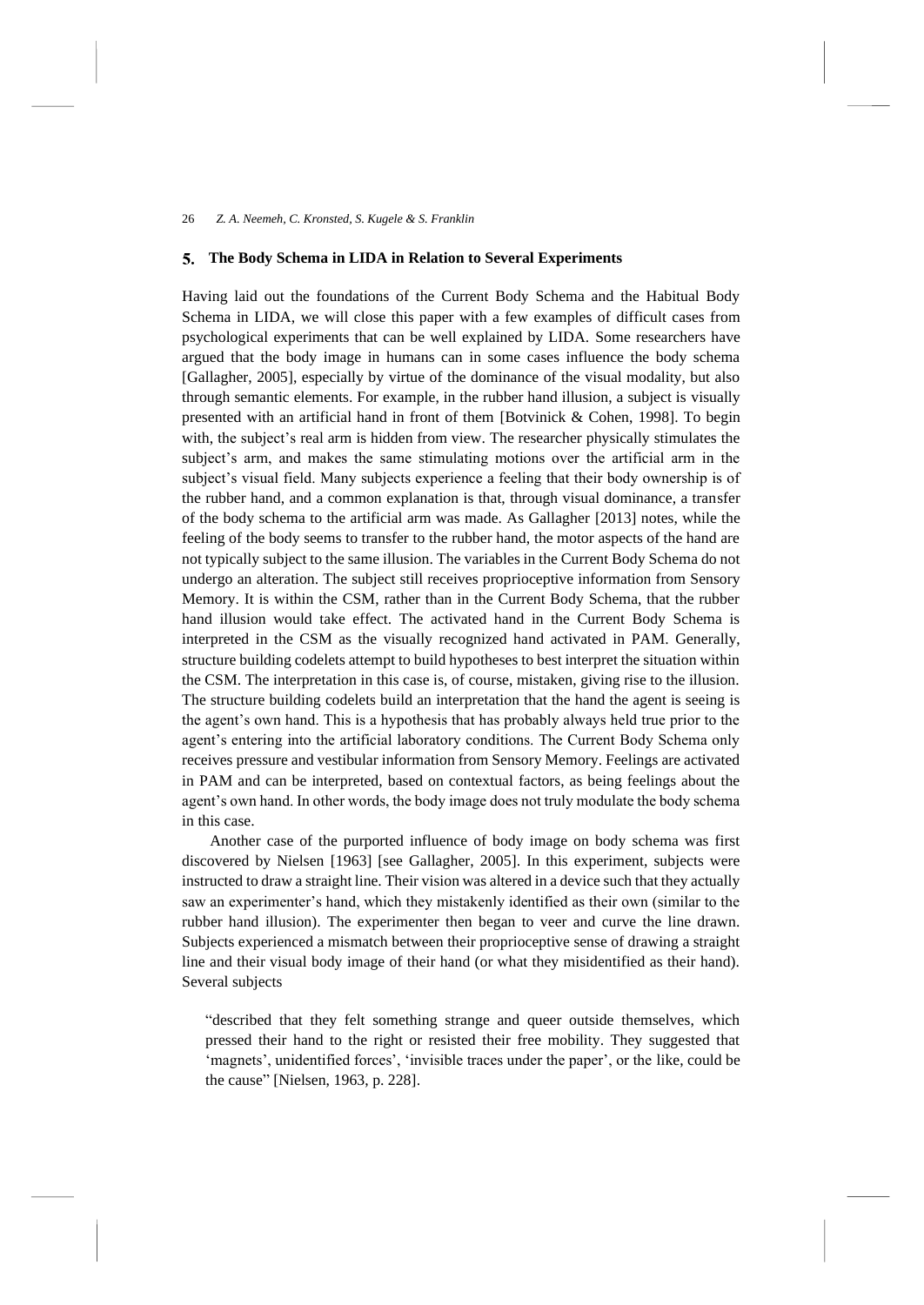The Current Body Schema, of course, does not receive any pressure or other information from Sensory Memory related to being forced or moved, since that feeling is an illusion. Rather, an event is recognized in PAM. That event consists of:

- force or natural cause thematic role: magnet, unidentified force, etc.
- action thematic role: push
- object thematic role: self (I am pushed)
- subject thematic role: hand

In natural language, this event is 'My hand is being pushed by a magnet.' The Current Body Schema is a model of the variables and values associated with the hand, and is cued from the CSM. PAM sends the event as part of a percept to the CSM, where its remaining unbound variables can be bound. This includes the variables for the hand that takes the subject thematic role, variables which are bound using the copy of the hand-associated variables and values from the Current Body Schema (cf. Fig. 6). Meanwhile, PAM is receiving pressure information from Sensory Memory. The interpretation it makes of this pressure information depends on the event that is activated. If the event is 'My hand is being pushed by a magnet,' the pressure information may be interpreted as the feeling of an external force. The event that is activated, however, depends on the cultural background of the agent. If the event is 'My hand is being controlled by a demon,' a culturally plausible interpretation in some societies, then the pressure information would still be interpreted as the feeling of an external force, but that feeling would have a negative affective valence (it would be scary). If the feeling, as part of the percept, becomes part of a winning coalition, it can be consciously broadcast. In this way, the agent will consciously feel and be able to report being pushed by an outside force, even though no related information is being received in the Current Body Schema that would indicate such a force.

New Caledonian crows (*Corvus moneduloides*) have an ability to manufacture basic hook-like tools [Hunt, 1996; Taylor *et al.*, 2007]. In one experiment, researchers originally provided differently shaped wires with the aim of seeing whether a crow would figure out how to bend a wire to manufacture a similar tool to that which they make in the wild [Weir *el al.*, 2002]. The crow took the straight wire and bent it to make a hook. Although these corvids are known to make hook-like tools, this case demonstrated remarkable intelligence due to the novelty of the environment and the strangeness of the material (wire). This was later replicated with larger samples [Rutz *et al.*, 2016]. In the LIDA model, the crow would need to recognize its embodied capacities and the affordances available in the wire. It may learn the affordances of the wire through brief experimentation, but its embodied capacities are stored in the Habitual Body Schema. These capacities include the ability to bite and manipulate things with its beak and feet. Both the object's affordances (once learned) and its embodied capacities (and their associated effectors) are recognized in PAM based on incoming information from Sensory Memory, and cues from the CSM. Once activated, they can be copied into structures in the CSM (viz., percepts). Structure building codelets may assemble the embodied capacities and their associated effectors, the wire (also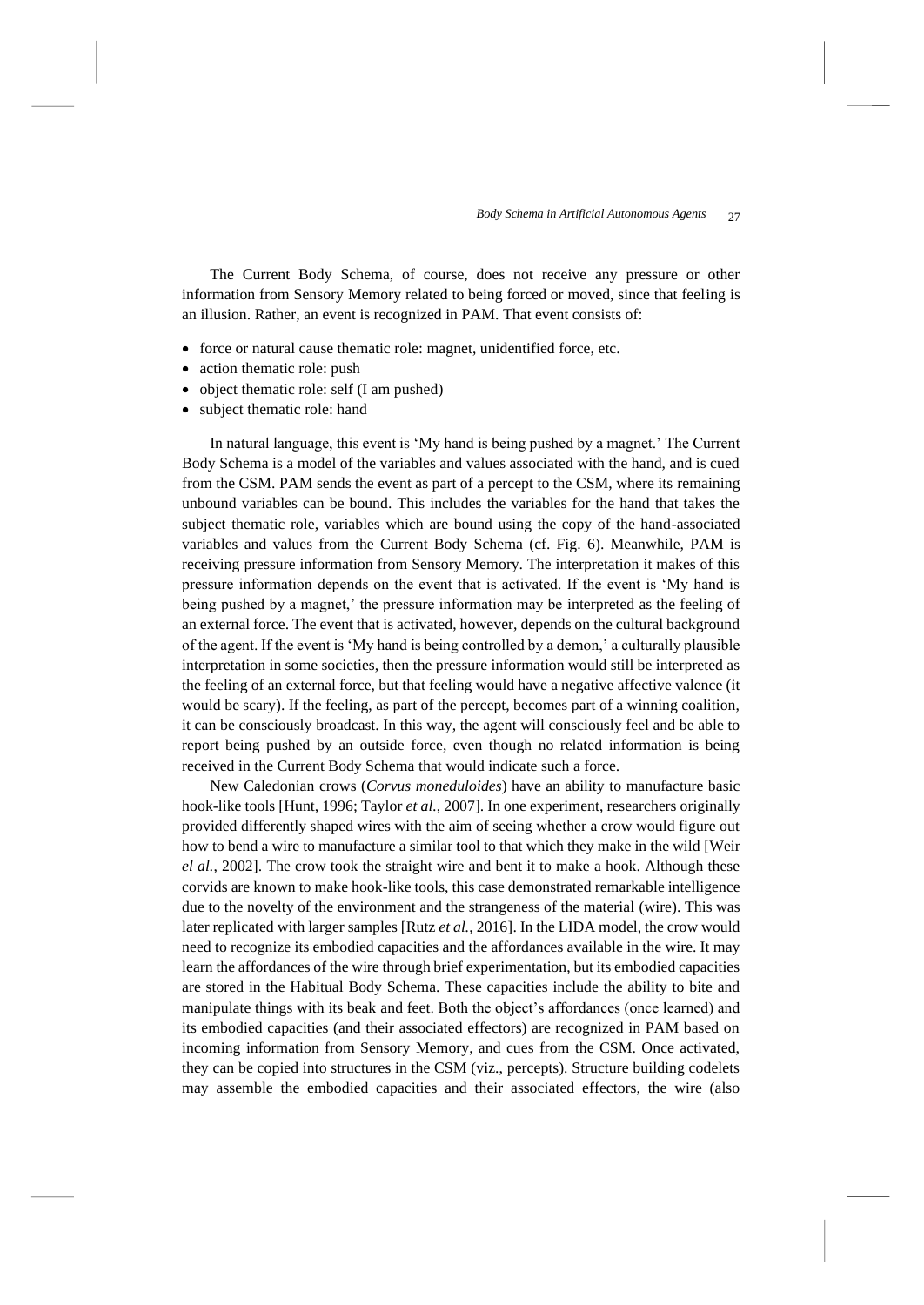recognized in PAM), and the affordance link from the wire to the embodied capacity or solicitation to action (e.g., a graspability affordance) all together into a structure. The Current Body Schema contributes with an updated model of the beak's and foot's current positions. If attention codelets pick this structure out as salient, it may win the competition for a conscious broadcast, and eventually lead to actions being selected for and performed in the action and learning phase of a cognitive cycle.

### 6. **Conclusion**

This paper has laid out the conceptual foundations of the body schema, as well as the body image, in LIDA, a functionally conscious cognitive architecture that computationally implements and fleshes out Globally Workspace Theory. Body schema has been an object of inquiry since the early 1900s and recent advances have been made in our knowledge of the underlying neural structures supporting it. What LIDA can contribute is an understanding of how an agent might computationally implement such a structure. Additionally, LIDA, as a computational implementation of Global Workspace Theory, can contribute to the study of the body schema by refining that concept into three separate functions, based on the functional role of consciousness in cognition. The Current Body Schema models the agent's effectors, whose positions are continually updated, while the Habitual Body Schema is a unified collection of the embodied capacities for action that the agent has, either through programming, evolution, or learning. Additionally, the Current Body Schema does not solely rely on a conscious broadcast for updating, whereas the Habitual Body Schema relies on conscious broadcasts for updating. The final function is the Online Body Schema, which incorporates "dorsal" stream, never-conscious aspects of the 'body schema,' such as highly granular effector positions that are used in online control [cf. Gallagher, 2005]. This information is not integrated into a model, and feeds directly from Sensory Memory to the Sensory Motor System.

We believe these distinctions within LIDA ought to hold for biological agents, as well. The embodied capacities of an agent must be functionally different from the online modeling of their effectors because of the different ways they are updated. Since the Habitual Body Schema updates through conscious broadcasts, it can only update at most once per cognitive cycle. The Current Body Schema's long-term memory component, which stores variables such as joints and effectors, can similarly be updated through conscious broadcasts. However, the bulk of the Current Body Schema's work is in the online modeling of current effector positions (viz., the values of variables). This updating is continuous and does not solely rely on conscious broadcasts. In sum, the idea that there is '*a* body schema' is untenable, according to a Global Workspace Theory of consciousness. There is a continually-updated proprioceptive and vestibular model of the body, a long-term memory of embodied capacities and effectors, and an online coupling of the sensorimotor system from early perception.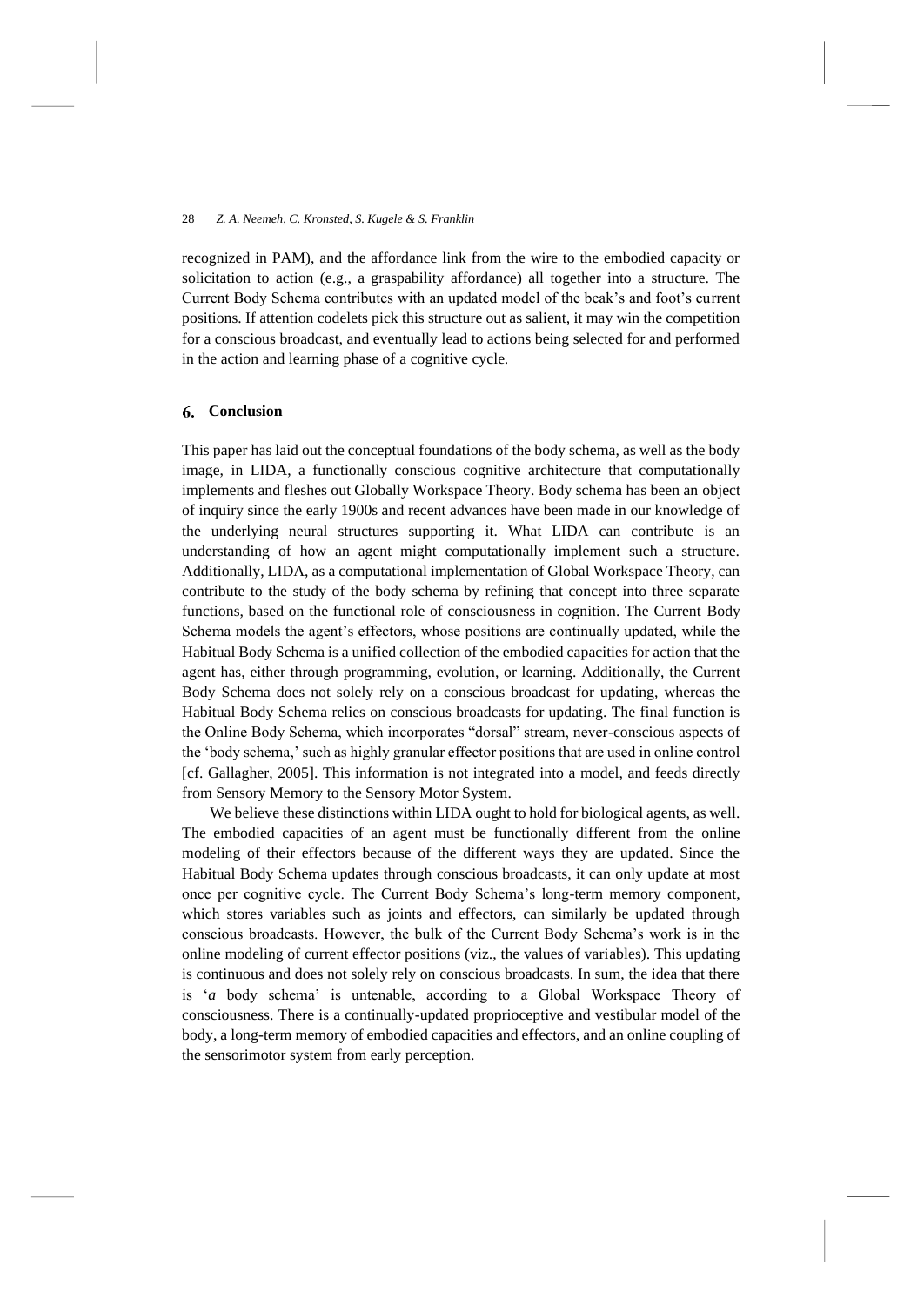### **References**

- Agrawal, P., and Franklin, S. [2014] "Multi-layer cortical learning algorithms," in *2014 IEEE Symposium on Computational Intelligence, Cognitive Algorithms, Mind, and Brain (CCMB)* (IEEE), pp. 141–147.
- Baars, B. J. [1988] *A Cognitive Theory of Consciousness* (Cambridge University Press).
- Baars, B. J. [2019] *On Consciousness: Science and Subjectivity* (Nautilus, New York).
- Baars, B. J., Franklin, S., and Ramsøy, T. Z. [2013] Global workspace dynamics: Cortical "binding and propagation" enables conscious contents, *Front. Psychol.* **4**, 200, doi:10.3389/fpsyg.2013.00200.
- Baddeley, A. [2007] *Working Memory, Thought, and Action* (Oxford University Press).
- Barsalou, L. W. [1999] Perceptual symbol systems, *Behav. Brain Sci.* **22**(4), 577–660.
- Blackmore, S. [2000] *The Meme Machine* (Oxford University Press).
- Boly, M., Seth, A. K., Wilke, M., Ingmundson, P., Baars, B., Laureys, S., Edelman, D., and Tsuchiya, N. [2013] Consciousness in humans and non-human animals: Recent advances and future directions, *Front. Psychol.* **4**, 625, doi:10.3389/fpsyg.2013.00625.
- Bonnier, P. [1900] *L'orientation* (Carré et Naud, Paris).
- Botvinick, M., and Cohen, J. [1998] Rubber hands 'feel' touch that eyes see, *Front. Psychol.* **391**, 756, doi:10.1038/35784.
- Brugger, P., Kollias, S. S., Müri, R. M., Crelier, G., Hepp-Reymond, M.-C., and Regard, M. [2000] Beyond re-membering: Phantom sensations of congenitally absent limbs, *P. Natl. Acad. Sci. USA* **97**(11), 6167–6172, doi:10.1073/pnas.100510697.
- Conway, M. A. [2001] Sensory–perceptual episodic memory and its context: Autobiographical memory, *Phil. Trans. Roy. Soc. B* **356**(1413), 1375–1384, doi:10.1098/rstb.2001.0940.
- Cutsuridis, V., Hussain, A., and Taylor, J. G. [2011] *Perception-Action Cycle: Models, Architectures, and Hardware* (Springer).
- Damasio, A. [1999] *The Feeling of What Happens: Body and Emotion in the Making of Consciousness* (Harcourt Brace, New York).
- de Vignemont, F. [2010] Body schema and body image—Pros and cons, *Neuropsychologia* **48**(3), 669–680, doi:10.1016/j.neuropsychologia.2009.09.022.
- Dehaene, S. [2014] *Consciousness and the Brain: Deciphering How the Brain Codes Our Thoughts* (Penguin, New York).
- Dijkerman, H. C., and De Haan, E. H. [2007] Somatosensory processing subserving perception and action: Dissociations, interactions, and integration, *Behav. Brain Sci.* **30**(2), 224–230.
- Dijkstra, P. U., Rietman, J. S., and Geertzen, J. H. [2007] Phantom breast sensations and phantom breast pain: A 2-year prospective study and a methodological analysis of literature, *Eur. J. Pain* **11**(1), 99–108, doi:10.1016/j.ejpain.2006.01.002.
- Dijkstra, T. M. H., Schöner, G., and Gielen, C. [1994] Temporal stability of the action-perception cycle for postural control in a moving visual environment, *Exp. Brain Res.* **97**(3), 477–486, doi:10.1007/BF00241542.
- Doesburg, S. M., Green, J. J., McDonald, J. J., and Ward, L. M. [2009] Rhythms of consciousness: Binocular rivalry reveals large-scale oscillatory network dynamics mediating visual perception, *PLOS ONE* **4**(7), doi:10.1371/journal.pone.0006142.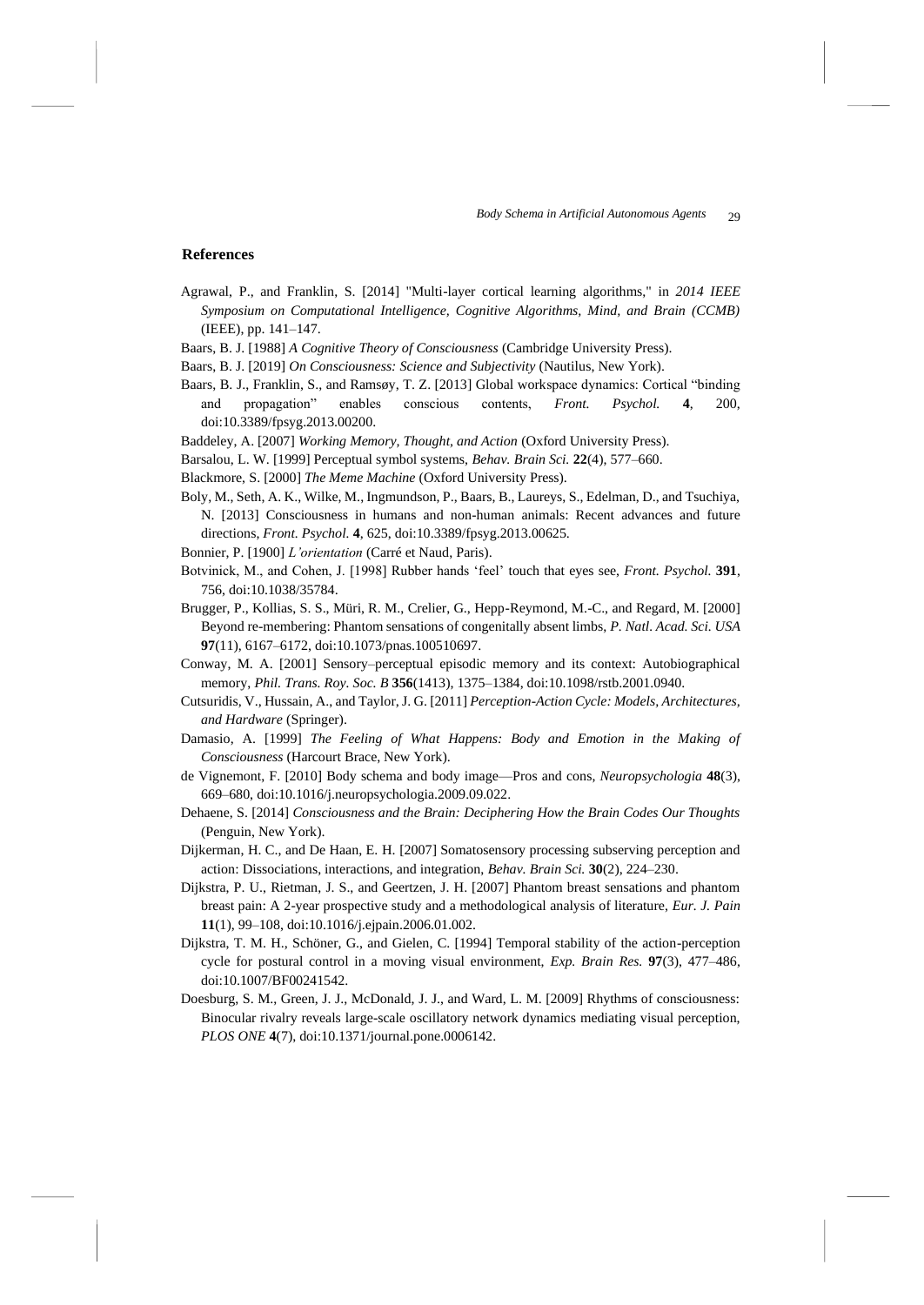- Dong, D., and Franklin, S. [2015] A new action execution module for the learning intelligent distribution agent (LIDA): The sensory motor system, *Cogn. Comput.* **7**(5), 552–568, doi:10.1007/s12559-015-9322-3.
- Duhamel, J.-R., Colby, C. L., and Goldberg, M. E. [1998] Ventral intraparietal area of the macaque: congruent visual and somatic response properties, *J. Neurophysiol.* **79**(1), 126–136, doi:10.1152/jn.1998.79.1.126.
- Ericsson, K. A., and Kintsch, W. [1995] Long-term working memory, *Psychol. Rev.* **102**(2), 211, doi:10.1037/0033-295X.102.2.211.
- Erlhagen, W., and Schöner, G. [2002] Dynamic field theory of movement preparation, *Psychol. Rev.* **109**(3), 545, doi:10.1037/0033-295X.109.3.545.
- Faghihi, U., McCall, R., and Franklin, S. [2012] A computational model of attentional learning in a cognitive agent, *Biologically Inspired Cognitive Architectures* **2**, 25–36, doi:10.1016/j.bica.2012.07.003.
- Fogassi, L., Gallese, V., Fadiga, L., Luppino, G., Matelli, M., and Rizzolatti, G. [1996] Coding of peripersonal space in inferior premotor cortex (area F4), *J. Neurophysiol.* **76**(1), 141–157, doi:10.1152/jn.1996.76.1.141.
- Franklin, S. [1995] *Artificial Minds* (MIT Press, Cambridge, MA).
- Franklin, S. [2000] Deliberation and voluntary action in 'conscious' software agents, *Neural Netw. World* **10**, 505–521.
- Franklin, S., and Baars, B. [2010] Two varieties of unconscious processes, in E. Perry, C. Daniel, L. Fiona, and A. Heather (eds.), *New Horizons in the Neuroscience of Consciousness* (John Benjamins, New York), pp. 91–102.
- Franklin, S., Baars, B. J., Ramamurthy, U., and Ventura, M. [2005] The role of consciousness in memory, *Brains, Minds, & Media* **1**.
- Franklin, S., and Graesser, A. [1997] Is it an agent, or just a program? a taxonomy for autonomous agents, in J. Müller, M. J. Wooldridge, and N. R. Jennings (eds.), *Intelligent Agents III: Agent Theories, Architectures, and Languages* (Springer, Berlin), pp. 21–35.
- Franklin, S., Kelemen, A., and McCauley, L. [1998] "IDA: A cognitive agent architecture," in *SMC'98 Conference Proceedings. 1998 IEEE International Conference on Systems, Man, and Cybernetics* (IEEE), **3**, 2646–2651.
- Franklin, S., Madl, T., D'Mello, S., and Snaider, J. [2014] LIDA: A systems-level architecture for cognition, emotion, and learning, *IEEE T. Auton. Ment. De.* **6**(1), 19–41, doi:10.1109/TAMD.2013.2277589.
- Franklin, S., Madl, T., Strain, S., Faghihi, U., Dong, D., Kugele, S., Snaider, J., Agrawal, P., and Chen, S. [2016] A LIDA cognitive model tutorial, *Biol. Inspir. Cogn. Arc.* **16**, 105–130, doi:10.1016/j.bica.2016.04.003.
- Franklin, S., Strain, S., McCall, R., and Baars, B. [2013] Conceptual commitments of the LIDA model of cognition, *JAGI* **4**(2), 1–22, doi:10.2478/jagi-2013-0002.
- Fraser, C. M., Halligan, P. W., Robertson, I. H., and Kirker, S. G. B. [2001] Characterising phantom limb phenomena in upper limb amputees, *Prosthet. Orthot. Int.* **25**(3), 235–242, doi:10.1080/03093640108726607.
- Freeman, W. [2000] *Neurodynamics: An Exploration in Mesoscopic Brain Dynamics* (Springer).
- Freeman, W. J. [2002] "The limbic action-perception cycle controlling goal-directed animal behavior," in *Proceedings of the 2002 International Joint Conference on Neural Networks. IJCNN'02* (IEEE), **3**, 2249–2254.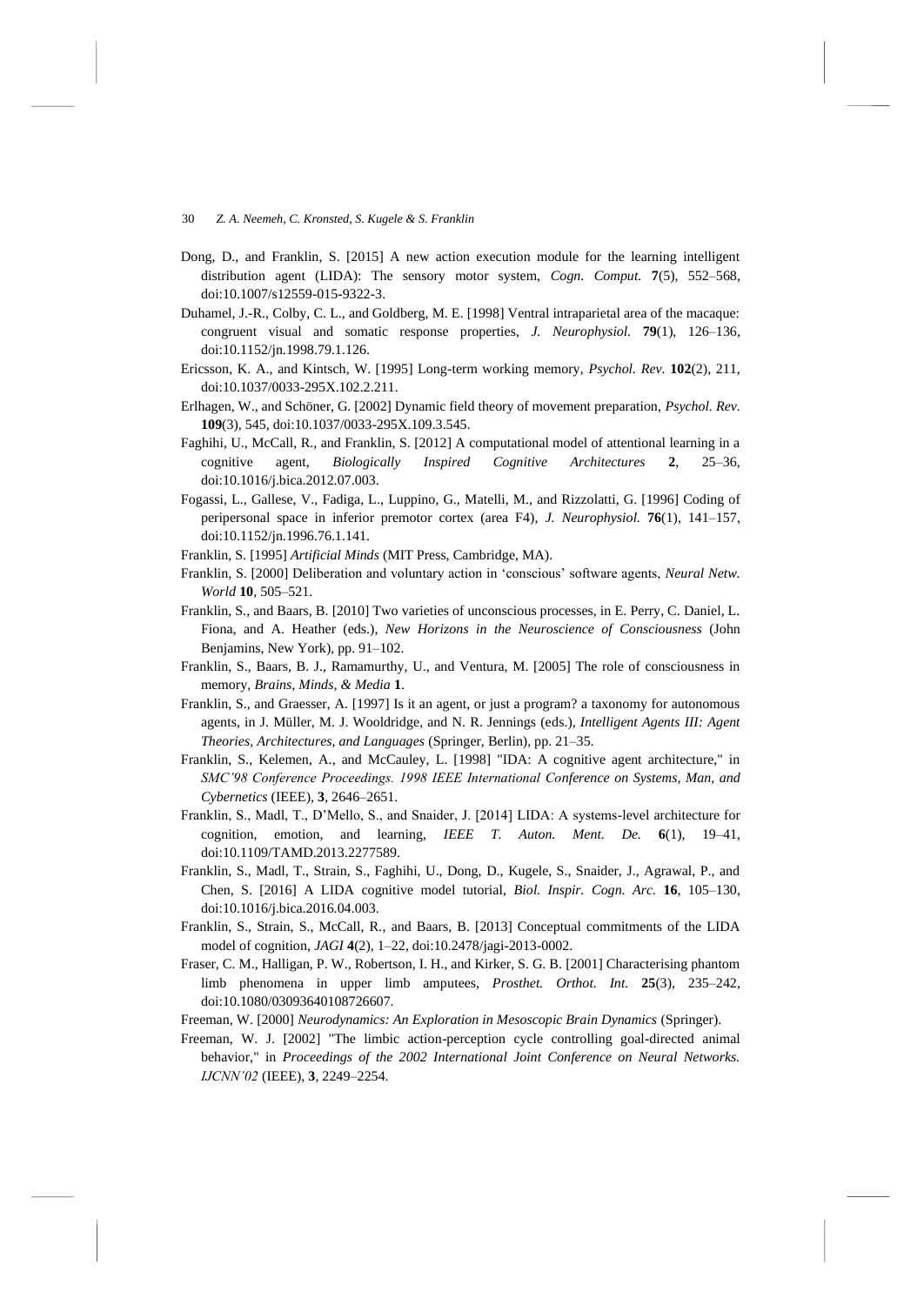Gallagher, S. [2005] *How the Body Shapes the Mind* (Oxford University Press).

- Gallagher, S. [2013] The enactive hand, in Z. Radman (ed.), *The Hand, an Organ of the Mind: What the Manual Tells the Mental* (MIT Press, Cambridge, MA), pp. 209–225.
- Gallagher, S., and Cole, J. [1995] Body image and body schema in a deafferented subject, *J. Mind Behav.* **16**, 369–389.
- Gibson, J. J. [2015] *The Ecological Approach to Visual Perception* (Classic Ed.) (Psychology Press, New York), (Original work published 1979).
- Giummarra, M. J., Gibson, S. J., Georgiou-Karistianis, N., and Bradshaw, J. L. [2007] Central mechanisms in phantom limb perception: the past, present and future, *Brain Res. Rev.* **54**(1), 219– 232, doi:10.1016/j.brainresrev.2007.01.009.
- Goodale, M. A., and Milner, A. D. [1992] Separate visual pathways for perception and action, *Trends Neurosci.* **15**(1), 20–25, doi:10.1016/0166-2236(92)90344-8.
- Goodale, M. A., Milner, A. D., Jakobson, L. S., and Carey, D. P. [1991] A neurological dissociation between perceiving objects and grasping them, *Nature* **349**(6305), 154–156, doi:10.1038/349154a0.
- Graziano, Michael S., Yap, G. S., and Gross, C. G. [1994] Coding of visual space by premotor neurons, *Science* **266**(5187), 1054–1057, doi:10.1126/science.7973661.
- Graziano, Michael SA, and Webb, T. W. [2015] The attention schema theory: a mechanistic account of subjective awareness, *Front. Psychol.* **6**, 500, doi:10.3389/fpsyg.2015.00500.
- Haggard, P., and Wolpert, D. M. [2005] Disorders of body scheme, in H.-J. Freund, M. Jeannerod, M. Hallett, and R. Leiguarda (eds.), *Higher-Order Motor Disorders* (Oxford University Press), .
- Halligan, P. W. [2002] Phantom limbs: the body in mind, *Cogn. Neuropsychiatry* **7**(3), 251–269, doi:10.1080/13546800244000111.
- Hawkins, J., Ahmad, S., and Dubinsky, D. [2010] *Hierarchical temporal memory including HTM cortical learning algorithms* (Numenta, Inc., Palto Alto, CA).
- He, K., Zhang, X., Ren, S., and Sun, J. [2015] "Delving deep into rectifiers: Surpassing human-level performance on imagenet classification," in *Proceedings of the IEEE International Conference on Computer Vision*, pp. 1026–1034.
- Head, H., and Holmes, G. [1911] Sensory disturbances from cerebral lesions, *Brain* **34**(2–3), 102– 254, doi:10.1093/brain/34.2-3.102.
- Hoffmann, M., Marques, H., Arieta, A., Sumioka, H., Lungarella, M., and Pfeifer, R. [2010] Body schema in robotics: A review, *IEEE T. Auton. Ment. De.* **2**(4), 304–324, doi:10.1109/TAMD.2010.2086454.
- Hofstadter, D. R., and Mitchell, M. [1994] The Copycat project: A model of mental fluidity and analogy-making, in J. A. Barnden and K. J. Holyoak (eds.), *Advances in Connectionist and Neural Computation Theory* (Intellect Ltd., Chicago), Vol. 2, pp. 205–267.
- Hunt, G. R. [1996] Manufacture and use of hook-tools by New Caledonian crows, *Nature* **379**, 249– 251, doi:10.1038/379249a0.
- James, W. [1983] *The Principles of Psychology* (Harvard University Press, Cambridge, MA), (Original work published 1890).
- Jeannerod, M. [2010] De l'image du corps à l'image de soi, *Rev. Neuropsychol.* **2**(3), 185–194, doi:10.3917/rne.023.0185.
- Kaas, J. H., and Hackett, T. A. [1999] "What" and "where" processing in auditory cortex, *Nat. Neurosci.* **2**(12), 1045–1047, doi:10.1038/15967.
- Kaur, S. [2011] *When to pay attention? Asynchrony requires a trigger* (The University of Memphis).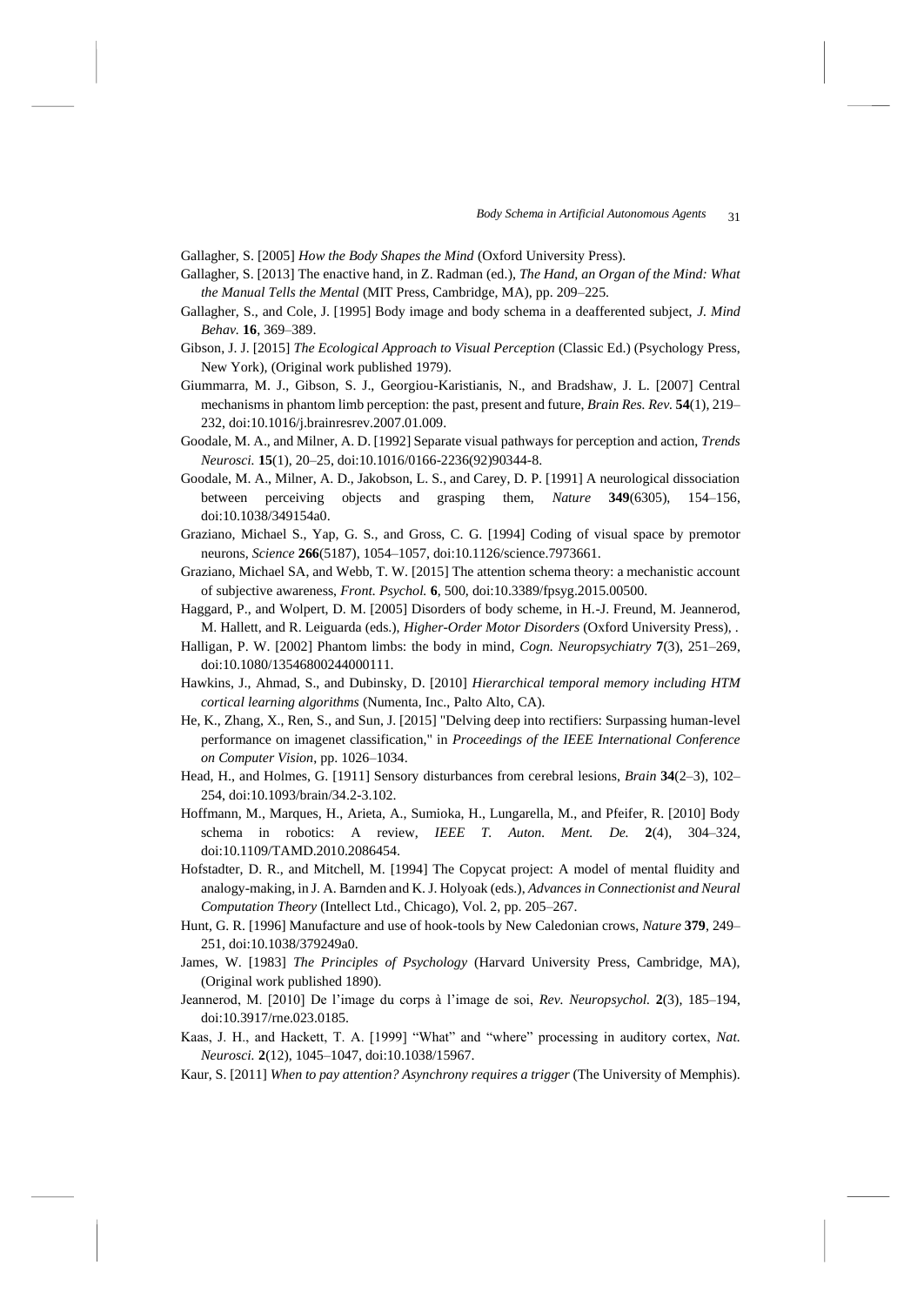- Kelso, J. S. [1995] *Dynamic Patterns: The Self-Organization of Brain and Behavior* (MIT Press, Cambridge, MA).
- Kozma, R., and Freeman, W. J. [2016] *Cognitive Phase Transitions in the Cerebral Cortex-Enhancing the Neuron Doctrine by Modeling Neural Fields* (Springer).

Kugele, S., and Franklin, S. [forthcoming] Learning in LIDA, *Cogn. Syst. Res.*

- Kugele, S., and Franklin, S. [2020] ""Conscious" multi-modal perceptual learning for grounded simulation-based cognition," in S. Denison, M. Mack, Y. Xu, and B. C. Armstrong (eds.), *Proceedings of the 42nd annual conference of the Cognitive Science Society* (Cognitive Science Society, Austin, TX), pp. 2459–2465.
- Longo, M. R., Azañón, E., and Haggard, P. [2010] More than skin deep: body representation beyond primary somatosensory cortex, *Neuropsychologia* **48**(3), 655–668, doi:10.1016/j.neuropsychologia.2009.08.022.
- Madl, T., Baars, B. J., and Franklin, S. [2011] The timing of the cognitive cycle, *PLOS ONE* **6**(4), doi:10.1371/journal.pone.0014803.
- Madl, T., and Franklin, S. [2012] "A LIDA-based model of the attentional blink," in *ICCM 2012 Proceedings*, pp. 283–288.
- Madl, T., Franklin, S., Chen, K., Montaldi, D., and Trappl, R. [2014] Bayesian integration of information in hippocampal place cells, *PLOS ONE* **9**(3), doi:10.1371/journal.pone.0089762.
- Madl, T., Franklin, S., Chen, K., Montaldi, D., and Trappl, R. [2016] Towards real-world capable spatial memory in the LIDA cognitive architecture, *Biol. Inspir. Cogn. Arc.* **16**, 87–104, doi:10.1016/j.bica.2016.02.001.
- Maravita, A., and Iriki, A. [2004] Tools for the body (schema), *Trends Cogn. Sci.* **8**(2), 79–86, doi:10.1016/j.tics.2003.12.008.
- Mashour, G. A., Roelfsema, P., Changeux, J.-P., and Dehaene, S. [2020] Conscious processing and the global neuronal workspace hypothesis, *Neuron* **105**(5), 776–798, doi:10.1016/j.neuron.2020.01.026.
- McCall, R. J. [2014] *Fundamental motivation and perception for a systems-level cognitive architecture* (The University of Memphis).
- McCall, R. J., Franklin, S., and Friedlander, D. [2010] "Grounded event-based and modal representations for objects, relations, beliefs, etc.," in *Twenty-Third International FLAIRS Conference*,.
- McNeill, D., Quaeghebeur, L., and Duncan, S. [2010] IW-"The man who lost his body," in S. Gallagher and D. Schmicking (eds.), *Handbook of Phenomenology and Cognitive Science* (Springer), pp. 519–543.
- Melzack, R., and Bromage, P. R. [1973] Experimental phantom limbs, *Exp. Neurol.* **39**(2), 261–269, doi:10.1016/0014-4886(73)90228-8.
- Merleau-Ponty, M. [2012] *Phenomenology of Perception* (D. A. Landes, Trans.) (Routledge, London), (Original work published 1945).

Munk, H. [1890] *Über Die Functionen Der Grosshirnrinde* (A. Hirschwald).

Neisser, U. [1976] *Cognition and Reality: Principles and Implications of Cognitive Psychology.* (WH Freeman, San Francisco).

Newell, A. [1990] *Unified Theories of Cognition* (Harvard University Press, Cambridge, MA).

Nielsen, T. I. [1963] Volition: A new experimental approach, *Scand. J. Psychol.* **4**(1), 225–230.